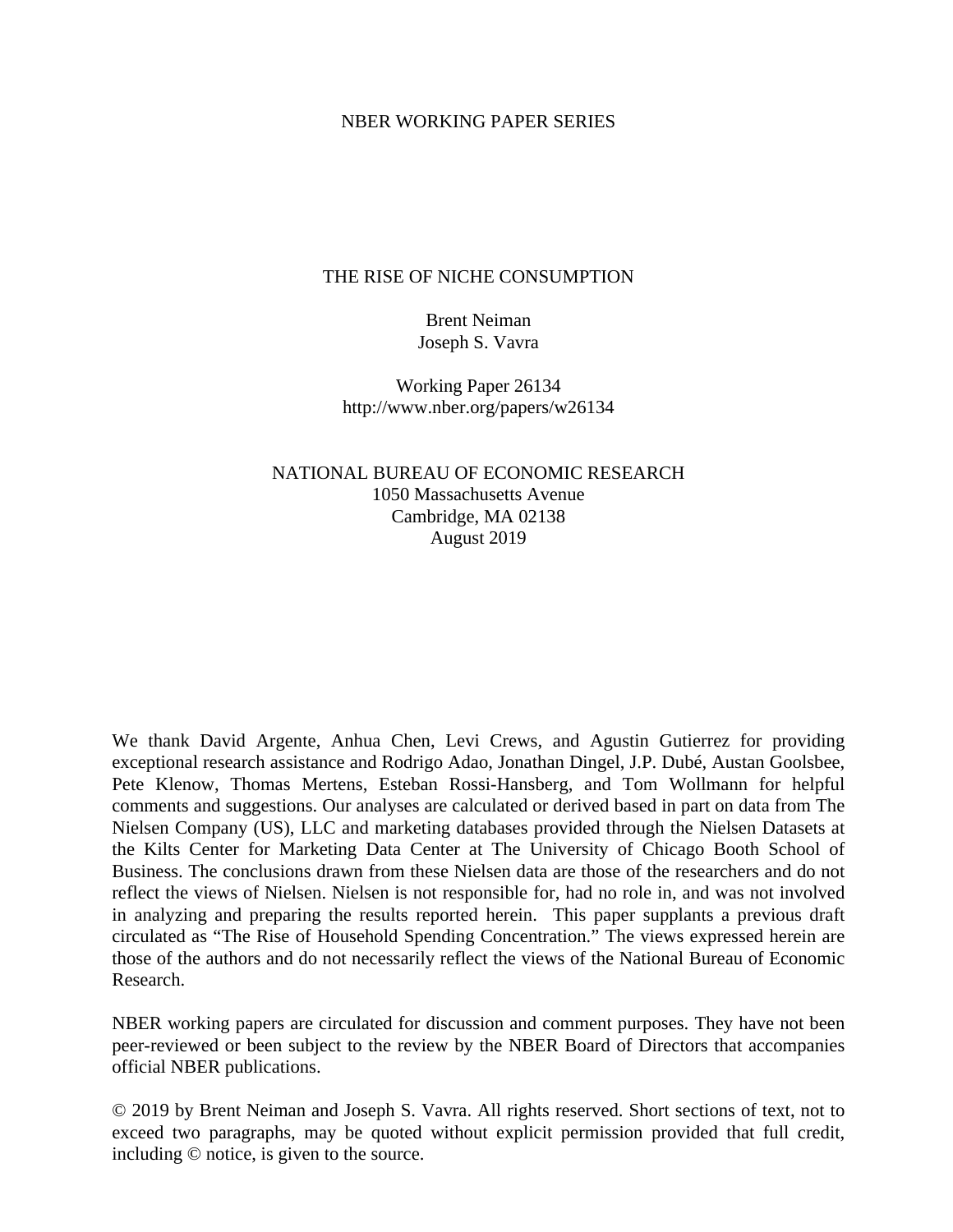The Rise of Niche Consumption Brent Neiman and Joseph S. Vavra NBER Working Paper No. 26134 August 2019 JEL No. D12,D4,E21,E31

### **ABSTRACT**

We show that over the last 15 years, the typical household has increasingly concentrated its spending on a few preferred products. However, this is not driven by "superstar" products capturing larger market shares. Instead, households increasingly focus spending on different products from each other. As a result, aggregate spending concentration has in fact decreased over this same period. We use a novel heterogeneous agent model to conclude that increasing product variety is a key driver of these divergent trends. When more products are available, households can select a subset better matched to their particular tastes, and this generates welfare gains not reflected in government statistics. Our model features heterogeneous markups because producers of popular products care more about maximizing profits from existing customers, while producers of less popular niche products care more about expanding their customer base. Surprisingly, however, our model can match the observed trends in household and aggregate concentration without any resulting change in aggregate market power.

Brent Neiman University of Chicago Booth School of Business 5807 South Woodlawn Avenue Chicago, IL 60637 and NBER brent.neiman@chicagobooth.edu

Joseph S. Vavra Booth School of Business University of Chicago 5807 South Woodlawn Avenue Chicago, IL 60637 and NBER joseph.vavra@chicagobooth.edu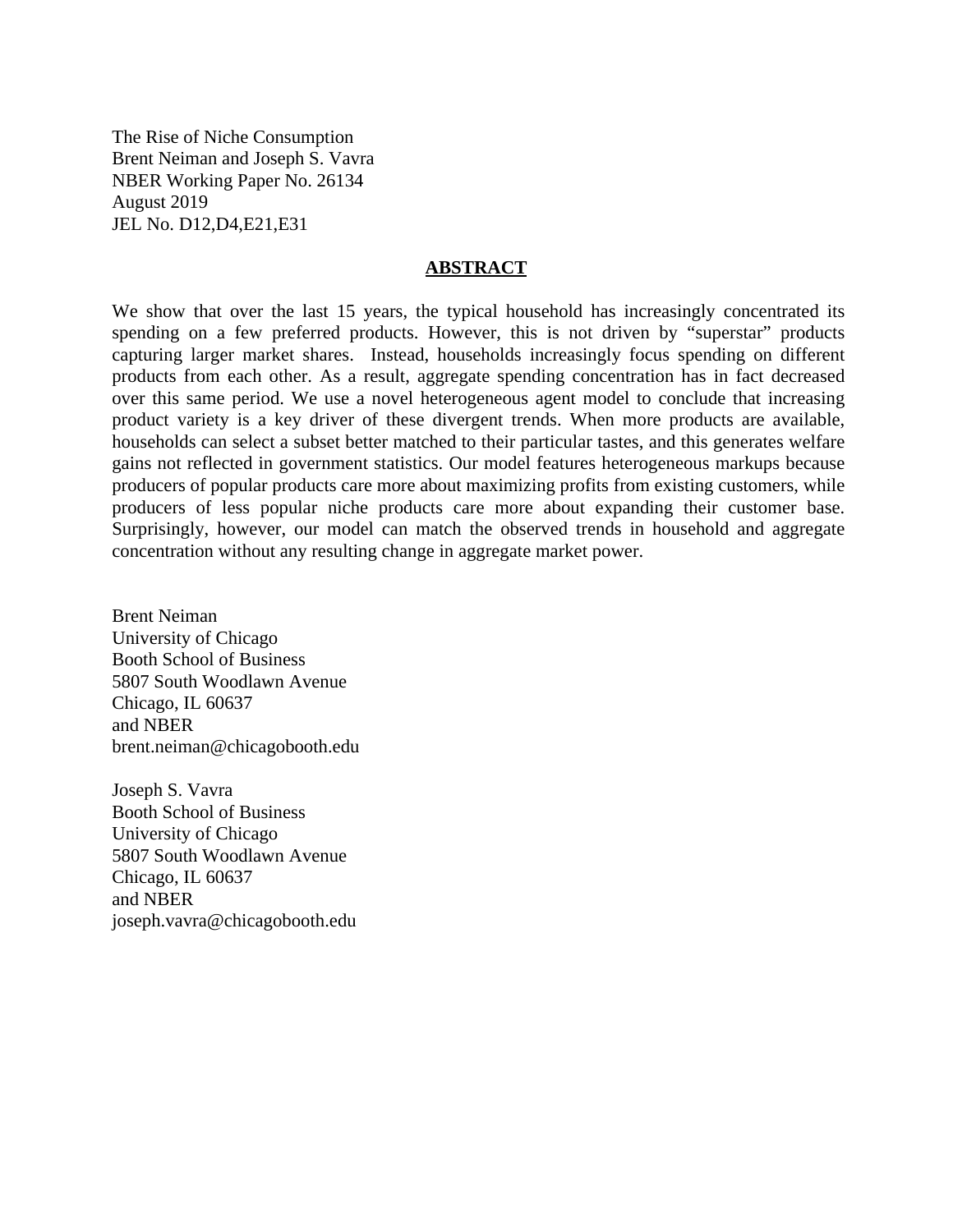## **1 Introduction**

Recent decades have played host to important changes in how goods are designed, produced, marketed, and delivered. In this paper, we explore the ramifications of the rapidly changing retail environment using household-level data on product spending. We first document striking trends in the concentration of household spending across products. We then develop a novel model that matches these trends and delivers important implications for welfare, market power and other aggregates that could not be gleaned using producer-, retailer-, or industry-level data alone.

We start by documenting that from 2004-2016, the typical household's spending has become significantly more concentrated on their set of preferred products. Further, the number of products consumed by the typical household within a given category has declined. These facts might on their own point toward an increasing importance of "superstar" products in retail bundles, but a similar analysis of aggregate spending paints quite a different picture. Pooling households together, we see that total spending has become more evenly distributed across the product space over the same period. How can this simultaneous increase in household concentration and decline in aggregate concentration be reconciled? Each household increasingly concentrates spending on its own preferred products, but households also increasing differ on which products they consume. We refer to this greater fragmentation of the product space as a rise in "niche" consumption.

For example, the typical household in 2004 purchased an average of 16.6 UPCs in detailed product categories such as "Carbonated Beverages", "Laundry Supplies", and "Butter and Margarine", but by 2016 this had declined to 15.6 UPCs. Various measures of household spending concentration increased over this same time period. For example, the average household-category Herfindahl increased by roughly 8 percent (2.2 percentage points) from 2004-2016. However, we next add up product spending across all households in a category to compute aggregate market shares and concentration. We find that the aggregate Herfindahl in the typical category declined by more than 20 percent from 2004-2016. These divergent trends occur fairly steadily over time, are highly statistically significant, and are robust to a variety of specification and measurement choices.

The rise in niche consumption is also highly robust to the inclusion of a variety of observable controls. The divergence between household and aggregate concentration is not driven by a widening gap between the goods purchased by rich and poor households, between consumers in one region and another, or by other obvious demographic characteristics. Instead, we find that household consumption bundles are becoming more differentiated even when measuring within geographies, within store chains, and within demographic groups defined by income, race, education, and age. While there is variation in the magnitude, niche consumption grows in almost all product categories.

We next show that the rise of niche consumption in the data is strongly associated with product entry. The categories and the retail chains that have the largest aggregate variety growth also see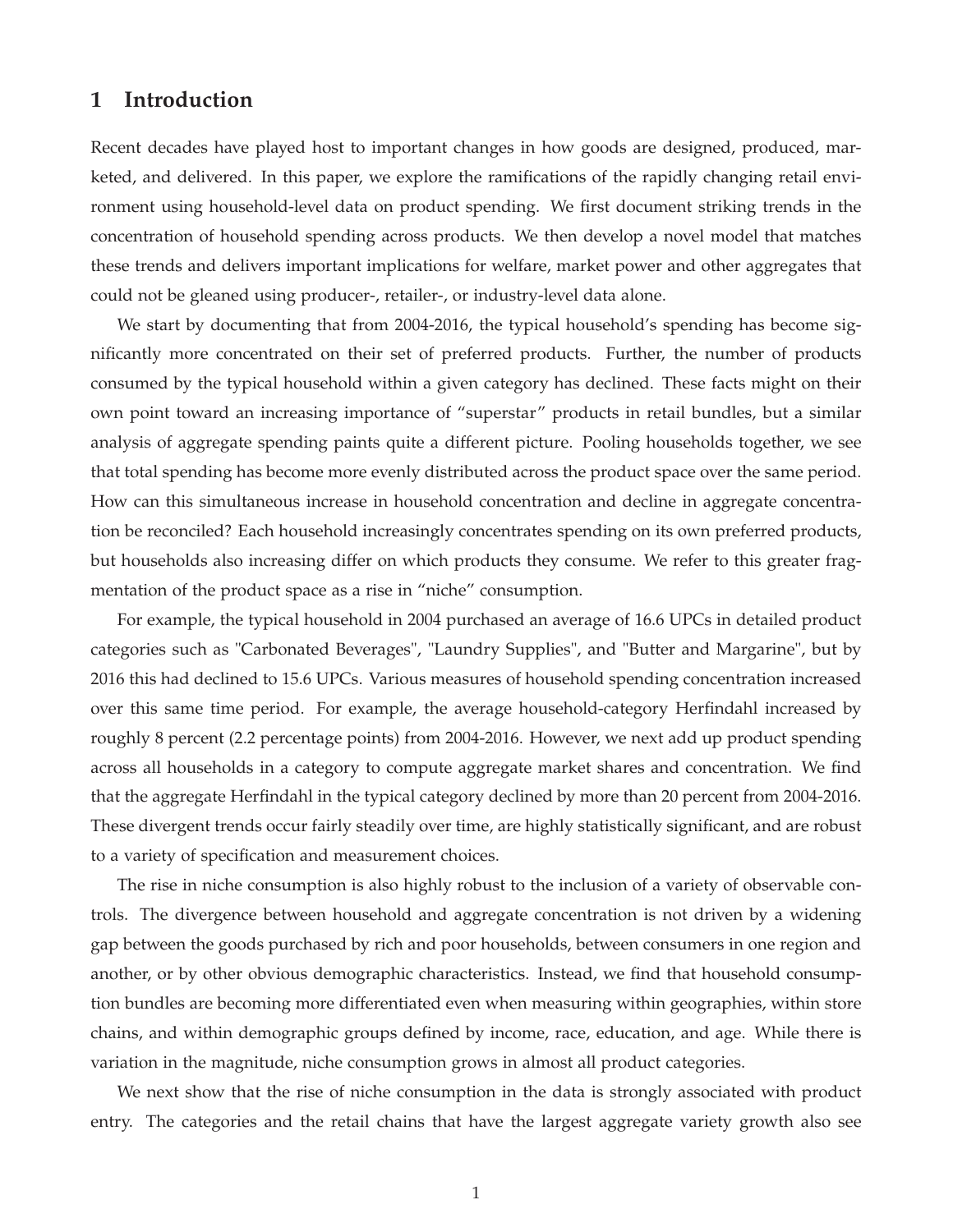the largest increases in niche consumption. In addition, both household and aggregate concentration trends significantly attenuate when we eliminate product churn and apply our measure to a constant panel of goods. That is, the products accounting for rising spending shares for each household within narrow categories are predominantly products which are new to that household.

Exploring the dynamics of product market shares within particular categories further reinforces the role of product entry and differentiation for these trends. For example, Yoplait and Dannon lost substantial market share within the yogurt category over our sample period to products from new competitors like Chobani, Fage, and Wallaby. Similar increases in differentiation have also occurred within existing brands. Tostitos chips, for example, now complements its original line of chips with products such as "Scoops" and "Cantina Traditional", but most households tend to concentrate purchases in one of these varieties rather than spreading evenly over the three. Overall this evidence suggests that the simultaneous rise in household concentration and decline in aggregate concentration is driven in part by the introduction of new products which cater to heterogeneous preferences.

In the second half of the paper, we develop a new model of product demand to better understand the underlying forces driving these trends, and to interpret their magnitudes and implications for welfare and market power. Many standard models cannot be used to confront these new empirical facts. For instance, the most common symmetric love-of-variety models imply that spending is evenly distributed across all goods. Standard discrete choice models imply that household spending within categories is completely concentrated on a single product. Any representative household model will, by construction, exhibit identical aggregate and household concentration. Instead, our model follows Li (2018) in featuring constant elasticity of substitution (CES) preferences but with product-specific taste shocks and a utility cost borne per variety consumed, which implies households consume only an endogenously determined subset of the available products. Assuming these tastes for products, adjusted for prices, are distributed Pareto, we obtain a closed-form expression relating the household's Herfindahl to structural parameters in the model.

To move from an analysis of individual households to an analysis of aggregate spending, we introduce a continuum of households. We assume that tastes for all households decline identically from their favorite product to their second favorite, and so on (i.e. they have identical taste *distributions*). However, the actual identity of these first- and second-favorite products can differ from one household to the next. To capture this, we introduce a "rank" function, which maps each product to a relative position in each household's tastes. The rank function is a weighted average of a common aggregate component and a random household-specific component. If the aggregate component receives all the weight, the environment collapses to a representative household economy with all households consuming the same products and with equal household and aggregate spending concentration. Conversely, if the household-specific component receives all the weight, there will be uniform aggregate spending across products and low aggregate concentration, even if individual household spending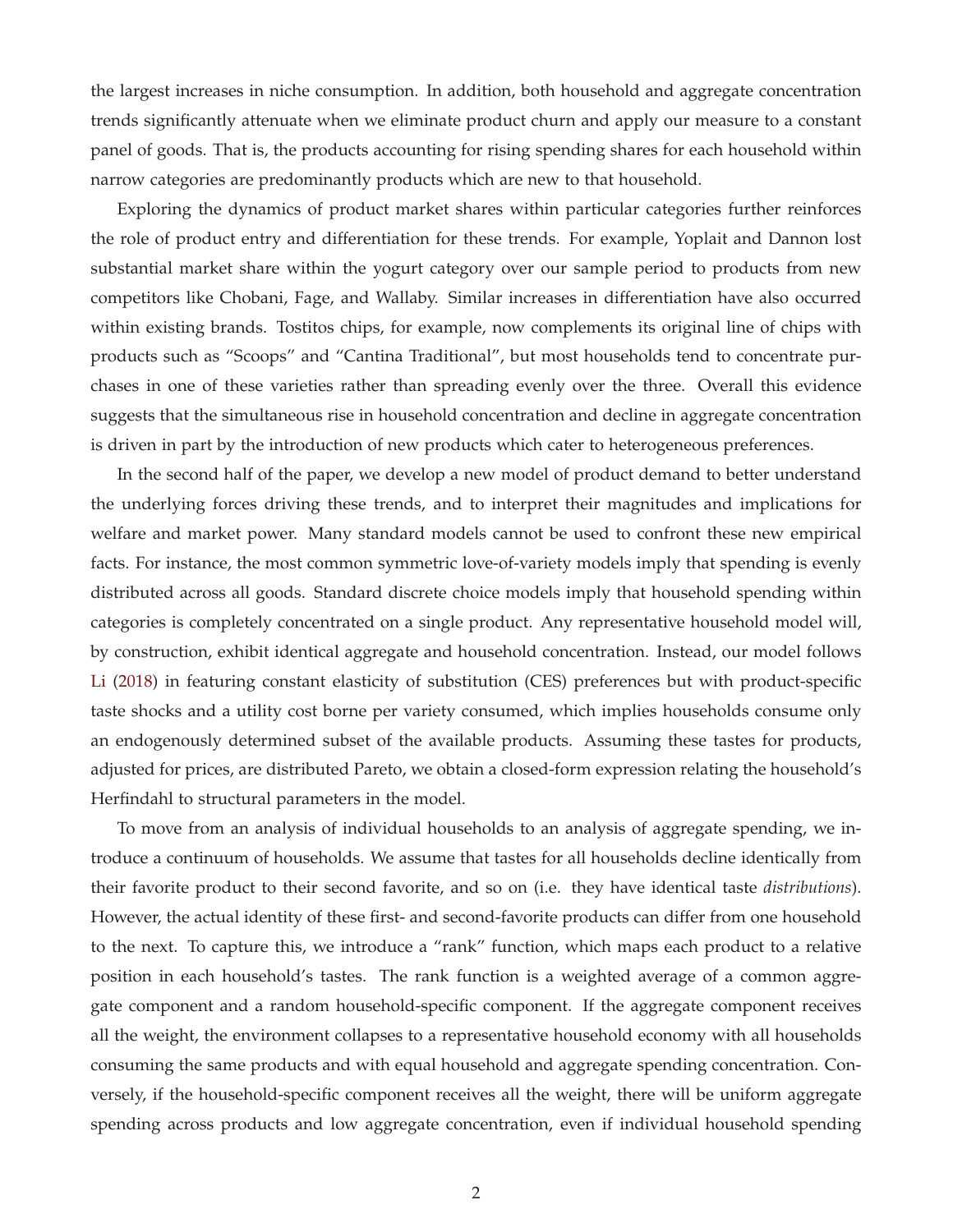is highly concentrated. We analyze an empirically-disciplined intermediate case and obtain another closed-form expression relating the aggregate Herfindahl to structural parameters in the model.

We start our analysis of the model by confirming that its basic predictions for spending patterns are broadly in line with relevant empirical moments. For example, the relationship between household Herfindahls and the number of consumed varieties that is implied by the model aligns well with the data. Further, the shape of the aggregate market share distribution in the model is consistent with that in the data for most product categories. Next, we confront the model's analytical expressions with the empirical trends in household and aggregate concentration to back out the key driving forces. The model is not fully identified, and multiple combinations of parameter values can allow it to fit the trends, but we demonstrate that we can limit or eliminate the salience of a number of otherwise plausible shocks, such as changes in the distribution of each household's tastes or the elasticity of substitution across products in demand. Instead, we show that quantitatively matching the relative movements in the Herfindahls requires an increase in the number of available varieties of about 70 percent, or a bit less than 5 percent per year, regardless of the other shocks involved in matching other moments.<sup>1</sup>

Why does this increase in product availability matter? In our model, an increase in the total number of varieties available leads to an increase in the number of varieties consumed by an individual household. As is standard in CES environments, this increase in the number of varieties consumed is welfare enhancing. However, this is not the primary effect of changing aggregate variety availability in our model. Rather, an increase in the total number of varieties available allows households to select a subset of products better matched to their particular tastes, resulting in welfare increases even with no increase in the number of varieties consumed by individual households. In a counterfactual exercise where we hold all else equal and raise the count of varieties available by the 70 percent implied by our model, we find that households experience consumption-equivalent welfare gains of 9.5 percent. This welfare gain from selection shows up in the ideal price index, but need not be captured by typical matched-model price indices used by national statistical agencies.

We note that while the model can generate the divergence in household and aggregate Herfindahls with expanded product availability, additional shocks are required to match the increase in household concentration. The model suggests that the two parameters in the per-consumed-variety utility cost, together with expanded product varieties, are the most likely candidates to allow the model to deliver both Herfindahl trends, rather than just their difference. Adding these shocks to the counterfactual does not dramatically alter our conclusions about overall welfare or the importance of selection gains.

Finally, given that changes in concentration are often referenced as proxies for changes in market power, we turn our focus to the implied distribution of markups in the model. Different products have different elasticities of demand because expansions in overall sales come in part from selling

 $<sup>1</sup>$ As discussed in our empirical results, there are a number of data challenges with directly measuring aggregate variety</sup> availability, so the strength of this channel is difficult to measure without our model structure.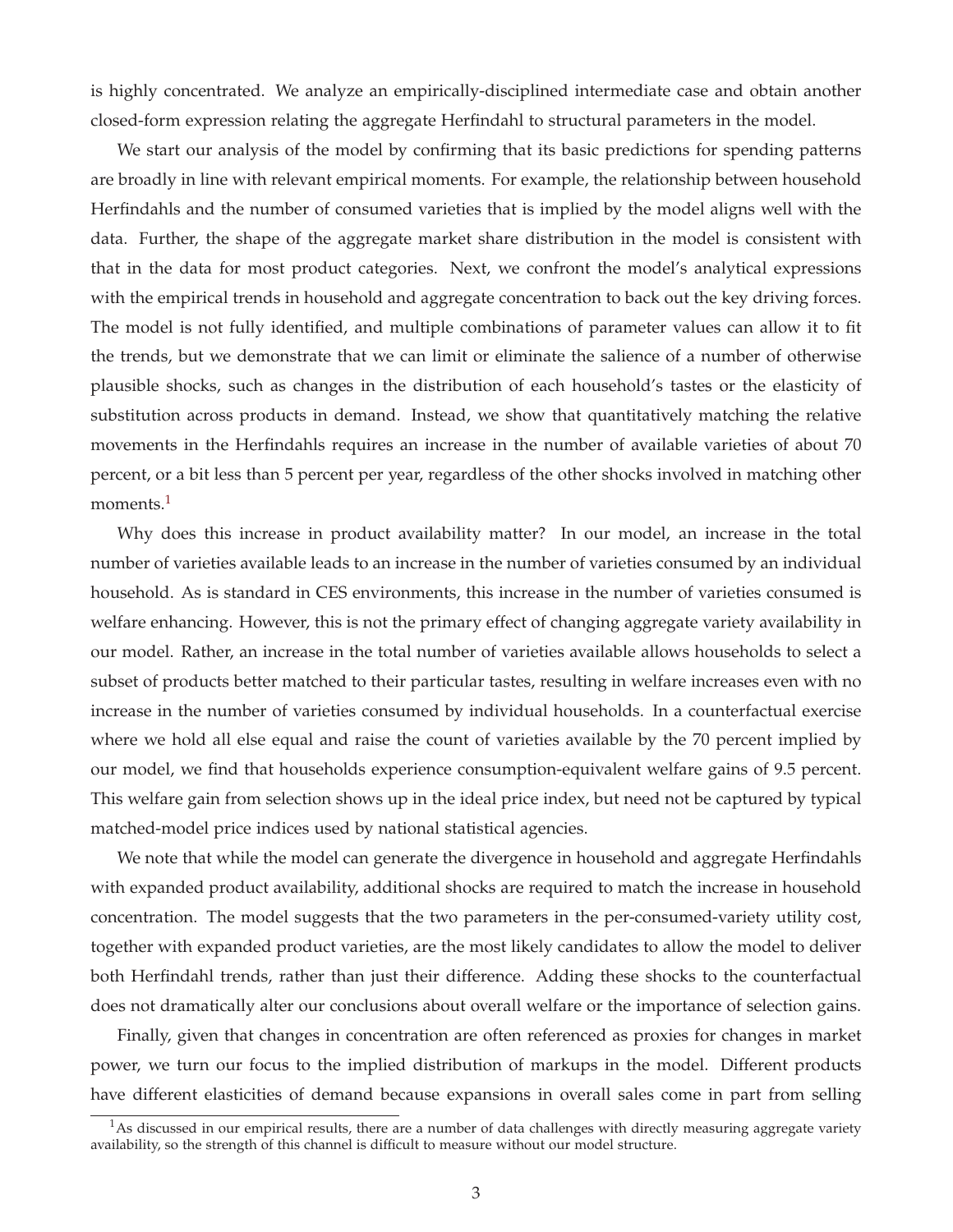more to existing customers (the intensive margin) and in part from selling to new customers (the extensive margin), and the relative importance of each margin varies across the product distribution. For example, the product with the largest amount of sales in the economy has many existing customers. Its elasticity of demand will mostly reflect the price-sensitivity of those customers, leading its producer to charge some non-zero markup. By contrast, the marginal product in the economy, with zero sales, effectively faces an infinite elasticity of demand as lowering its price may cause sales to jump from zero to non-zero. Its producer will set price at marginal cost.

We can characterize each product's markup analytically as a decreasing function of its percentile in the ranking of purchased products, with larger market-share products ranked lower and charging higher markups. Increases in the number of available products improves selection, which makes the set of incumbent products less preferable (i.e. shifts them to higher percentiles) and leaves them charging lower markups. By contrast, the newly consumed products, on average, are more preferable and have higher markups than those products that are dropped and are no longer consumed. In the aggregate, these two opposing forces exactly offset each other. Despite significant changes in both household and aggregate concentration measures, the cost-share weighted average of product markups – equal to the ratio of aggregate sales to aggregate costs – does not change when the product space expands.

We proceed as follows. Section 2 discusses the related literature, Section 3 demonstrates the empirical divergence between household and aggregate spending concentration, Section 4 develops a theoretical heterogeneous household model to interpret this empirical evidence, and Section 5 concludes.

## **2 Related Literature**

Our work touches on and draws connections between a number of important themes in recent research. Several important papers document changes in top sales shares and industrial structure, including Autor, Dorn, Katz, Patterson, and Reenen (2017) and Furman and Orszag (2015). Our finding that household and aggregate concentration trends move in opposite directions is reminiscent of Rossi-Hansberg, Sarte, and Trachter (2018), who demonstrate that concentration trends also diverge when comparing measures done at the zip-code and national levels. Our work is also related to Kaplan and Menzio (2015), Argente and Lee (2017), and Jaravel (2019), who focus on inflation rather than concentration, but similarly use micro data to demonstrate that patterns at the household level may differ significantly from aggregate trends. Like Jaravel (2019), we conclude that innovation and product entry plays a large role in generating this mismatch.

The model with CES preferences, Pareto-distributed (price-adjusted) tastes, and endogenous choice of consumed varieties follows those in Li (2018) and Arkolakis, Demidova, Klenow, and Rodriguez-Clare (2008). Given heterogeneity across households, our structure generates heterogeneous markups because some producers adjust sales by selling more to existing customers while others adjust by sell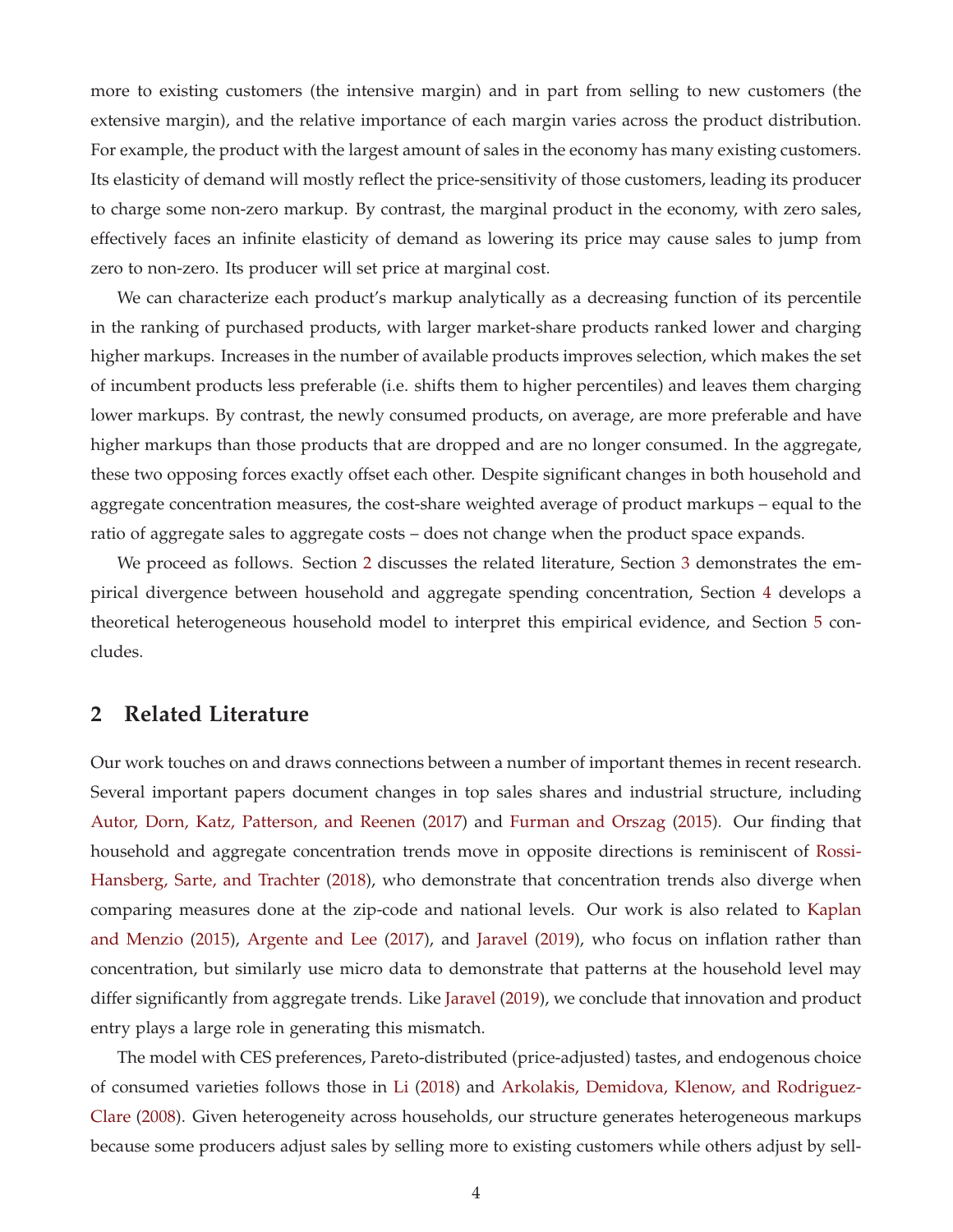ing non-zero amounts to more customers. To our knowledge, Levin and Yun (2008) is the only other paper in the recent literature that emphasizes this mechanism, though it also relates to Hottman, Redding, and Weinstein (2016), who emphasize heterogeneity in the degree to which price declines for one product cannibalize sales for others in multiproduct firms. Our emphasis on differences across firms in the importance of the intensive versus extensive margin contrasts with the more commonly used frameworks for generating variable markups, such as the linear demand environment in Melitz and Ottaviano (2008), nested-CES setup in Atkeson and Burstein (2008), translog preferences in Feenstra and Weinstein (2017), and Kimball (1995) kinked-demand curves as incorporated in Gopinath and Itskhoki (2010).

Our framework delivers analytical expressions for the full distribution of markups, a topic of increasing focus, such as in the work of De Loecker and Eeckhout (2017), Edmond, Midrigan, and Xu (2018), Stroebel and Vavra (2019) and Anderson, Rebelo, and Wong (2018). We note, however, that our model can easily deliver large trends in aggregate and household concentration without requiring any change in aggregate market power. Our work is therefore consistent with the skepticism expressed in Syverson (2018) and Berry, Gaynor, and Morton (2019) of the simple linkage often made between concentration trends and market power.

Our framework suggests that the divergent concentration trends reflect an increase in the number of products, which benefits consumers through a selection effect above-and-beyond the standard loveof-variety effect emphasized in Feenstra (1994) or Broda and Weinstein (2004, 2006).<sup>2</sup> In concurrent work, Michelacci, Paciello, and Pozzi (2019) document cyclical fluctuations in household variety adoption and model this phenomenon using a discrete choice model. Their empirical focus is on higher frequency business cycle effects, and their theoretical framework is very different from ours, but they reach similar conclusions about the important role of product selection for welfare. Argente, Lee, and Moreira (2018a,b) show that product introduction plays a key role in understanding patterns of firm growth. More broadly, our analysis relates to the large set of rich discrete choice models used in industrial organization to quantify welfare gains from particular new varieties or industries, such as those used in Petrin (2002) or Berry, Eizenberg, and Waldfogel (2016).<sup>3</sup> Our model allows for gains from selection which are often stressed in this literature but are absent from typical macro models.

Finally, although the underlying causes are potentially different, the rise in niche consumption of retail goods parallels the increasing segmentation or polarization witnessed in culture and digital content (Aguado, Feijoo, and Martinez (2015); Alwin and Tufis (2015)), in political idiology (Pew Research Center (2014); Gentzkow, Shapiro, and Taddy (2017)), in jobs and income (Autor, Katz, and

<sup>&</sup>lt;sup>2</sup>Handbury and Weinstein (2014) emphasize the need to account for differences in variety availability when comparing the price level across U.S. cities. Redding and Weinstein (2016) demonstrate that welfare measures in CES environments are biased unless they account for heterogeneity in consumer tastes across products. Atkin, Faber, and Gonzalez-Navarro (2018) use similar scanner data on grocery purchases to calculate the welfare gains associated with entry of global retail chains into the Mexican market.

<sup>&</sup>lt;sup>3</sup>See Kroft, Laliberté, Leal-Vizcaíno, and Notowidigdo (2017) for a sufficient statistic approach to the gains from new varieties.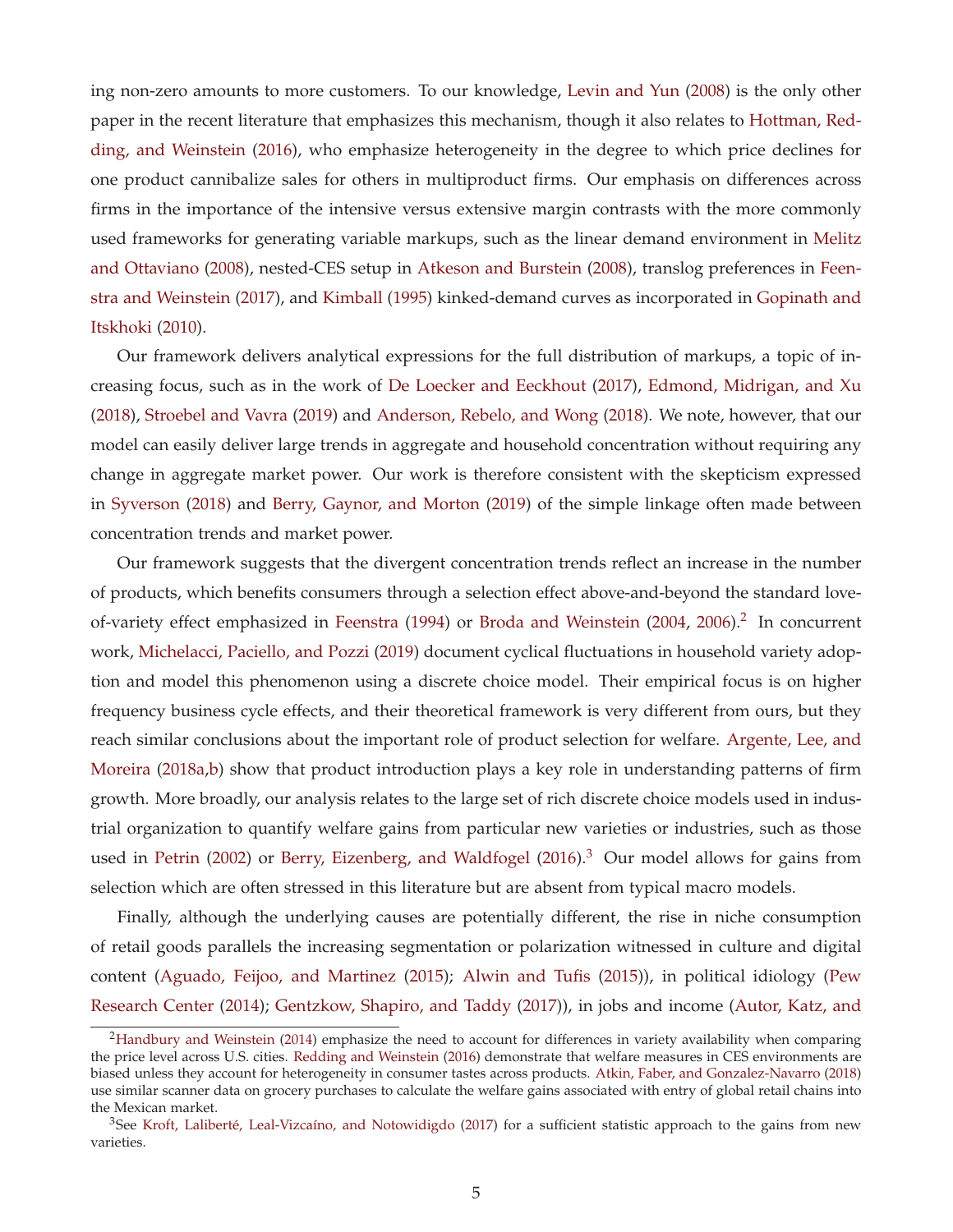Kearney (2006); Piketty, Saez, and Zucman (2016)), and in the geography of where households consume (Davis, Dingel, Monras, and Morales  $(2017)$ ).<sup>4</sup> Our findings indicate that, along with these other manifestations of fragmentation in modern life, even our grocery purchases increasingly differ from the national average.<sup>5</sup>

# **3 Diverging Household and Aggregate Concentration**

We start this section with a discussion of the aspects of the data that are particularly salient for our analysis, relegating a more detailed description to Appendix A. We then present our key finding that the concentration of household spending across products increased while, at the same time, aggregate concentration among the same goods decreased. Finally, we provide evidence that these trends are associated with product churning.

## **3.1 AC Nielsen Homescan Data**

We use Homescan data from AC Nielsen to measure household-level shopping behavior.<sup>6</sup> The data set contains a weekly household-level panel for the period 2004-2016. The panel has large coverage, with roughly 170,000 households in over 22,000 zip codes recording prices for almost 700 million unique transactions covering a large fraction of non-service retail spending.

Products are allocated by Nielsen into three levels of category aggregation: roughly 1304 product modules, 118 product groups, and 11 department codes. For example, "vegetables - peas - frozen" are a typical product module within the "vegetables - frozen" product group within the "frozen foods" department. Our baseline analysis focuses on annual spending by all households in the Nielsen sample and computes household spending shares across products within product groups, but all results are qualitatively robust to instead calculating household product spending shares within the more disaggregated product modules or within the more aggregated department codes.<sup>7</sup> We focus on the full sample of households for a number of reasons discussed in Appendix C, but this is relatively conservative since the magnitudes of our trends increase when we restrict to a balanced panel of households. $8$ 

<sup>&</sup>lt;sup>4</sup>The fact that our results are not driven by a widening gap between the goods purchased by rich and poor households or between consumers in one region and another is also consistent with the finding in Bertrand and Kamenica (2018) that cultural distance between rich and poor has not grown over time.

<sup>5</sup>Our findings are also broadly consistent with forecasts of growing importance of "long-tail" consumption (Anderson (2006)) and shows that this phenomenon extends beyond e-commerce to broader retail spending.

 $6$ These data are available for academic research through a partnership with the Kilts Center at the University of Chicago, Booth School of Business. See http://research.chicagobooth.edu/nielsen for more details on the data. They have also been analyzed recently in Stroebel and Vavra (2019), Jaravel (2019), and Allcott, Diamond, Dube, Handbury, Rahkovsky, and Schnell (2017).

<sup>7</sup>All results weight each household using sampling weights provided by Nielsen, which are designed to make the Nielsen panel demographically representative of the broader U.S. population. Appendix Figure A2 shows that aggregate spending growth in our sample tracks government data on aggregate spending growth in comparable categories.

 ${}^{8}$ In the appendix we also discuss the relevance for our results of additional measurement-related issues, such as the (unimportant) role of online shopping.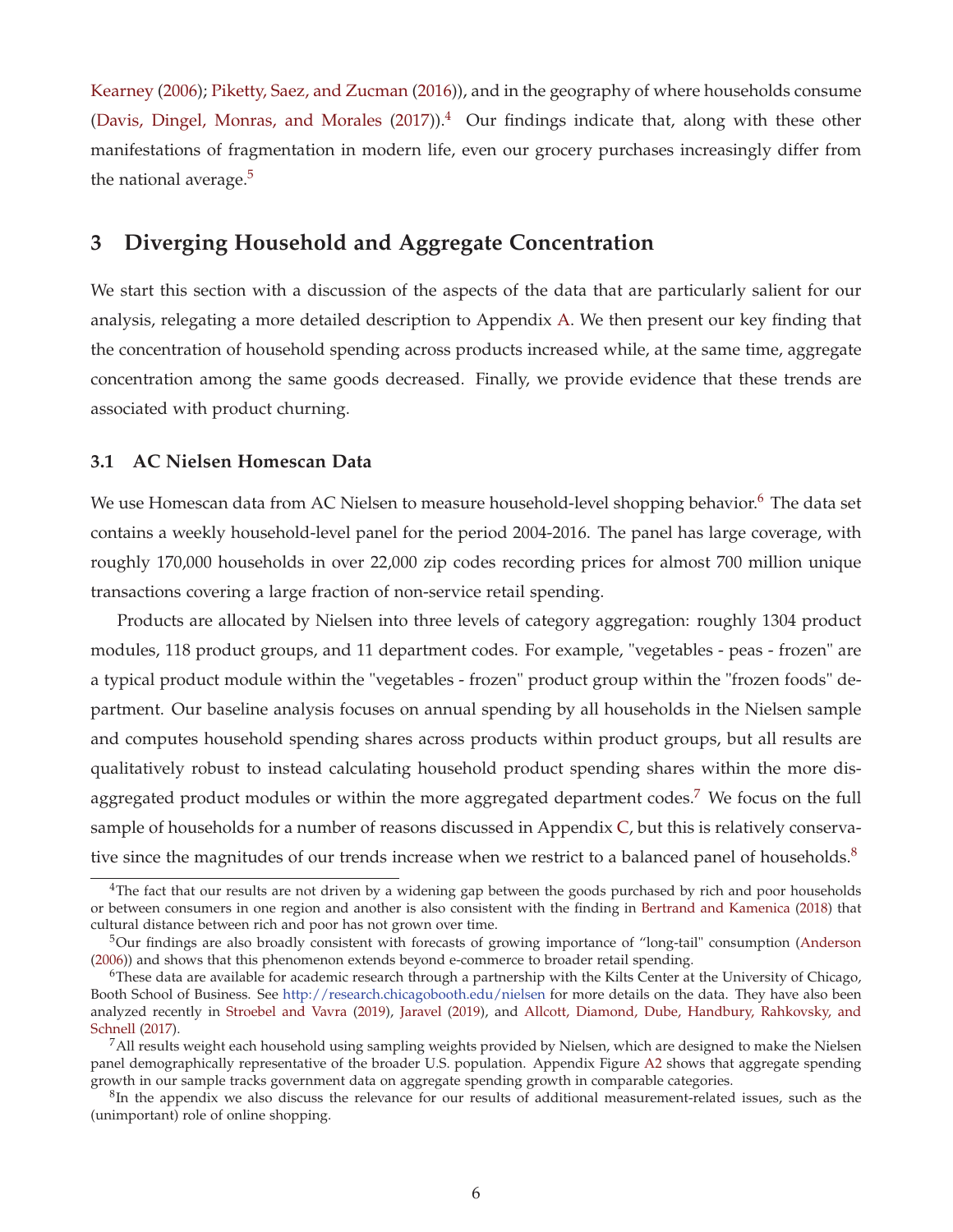In our baseline analysis, we define a product as a Universal Product Code (UPC). Appendix B demonstrates, however, that our results are robust to instead defining a product as a "brand". Nielsen assignes UPCs to brands, which are more aggregated than UPCs but are still fairly disaggregated. "Pepsi", for example, is a brand and includes many different flavors and package sizes of the Pepsi drinks. "Caffeine Free - Pepsi", however, is considered a distinct brand. The UPC is our preferred notion of a product in part because UPCs are directly assigned by the manufacturer, whereas the brand variable is constructed by Kilts/Nielsen in a way that involves judgment and may differ across categories and over time. Further, although each generic has a unique UPC, all generics are assigned the same brand in order to preserve the anonymity of the stores in the Nielsen sample. Sales of generics are large and growing, so their inclusion, by construction, distorts concentration measures that define products as brands.<sup>9</sup> Finally, some of our analyses decompose expenditure changes into price and quantity effects, which is straightforward for the case of UPCs but not for brands.

We restrict our analysis to the set of product modules in the data for all years during 2004-2016. We exclude modules that enter or exit since this reflects changes in Nielsen's measurement – not actual household behavior – and could therefore lead to spurious changes in measured concentration. We also exclude fresh produce and other items without barcodes (these are labeled as "magnet" items in the data).

### **3.2 Household Spending Concentration**

We begin our analysis by exploring how the concentration of household spending across products has changed over time. For each household *i*, UPC *j*, and product group *c* we calculate total expenditure  $E_{i,j,c,t}$  in year *t* and associated expenditure share:

$$
s_{i,j,c,t} = \left(\frac{E_{i,j,c,t}}{\sum_j E_{i,j,c,t}}\right).
$$
 (1)

Our primary measure of household product concentration for a product category *c* at time *t* is the Herfindahl and equals the sum of the square of these expenditure shares:

$$
\mathcal{H}_{i,c,t}^{\text{HH}} = \sum_{j} \left( s_{i,c,j,t} \right)^2.
$$
 (2)

Next, we take the weighted average across households to generate the Household Herfindahl for product category *c*:

$$
\mathcal{H}_{c,t}^{\text{HH}} = \sum_{i} share_{i,c,t} \mathcal{H}_{i,c,t}^{\text{HH}},\tag{3}
$$

 $9$ See, for example, Dube, Hitsch, and Rossi (2018). Our robustness checks using the brand definition of product exclude generics. Results using UPCs also remain qualitatively robust if we exclude generics.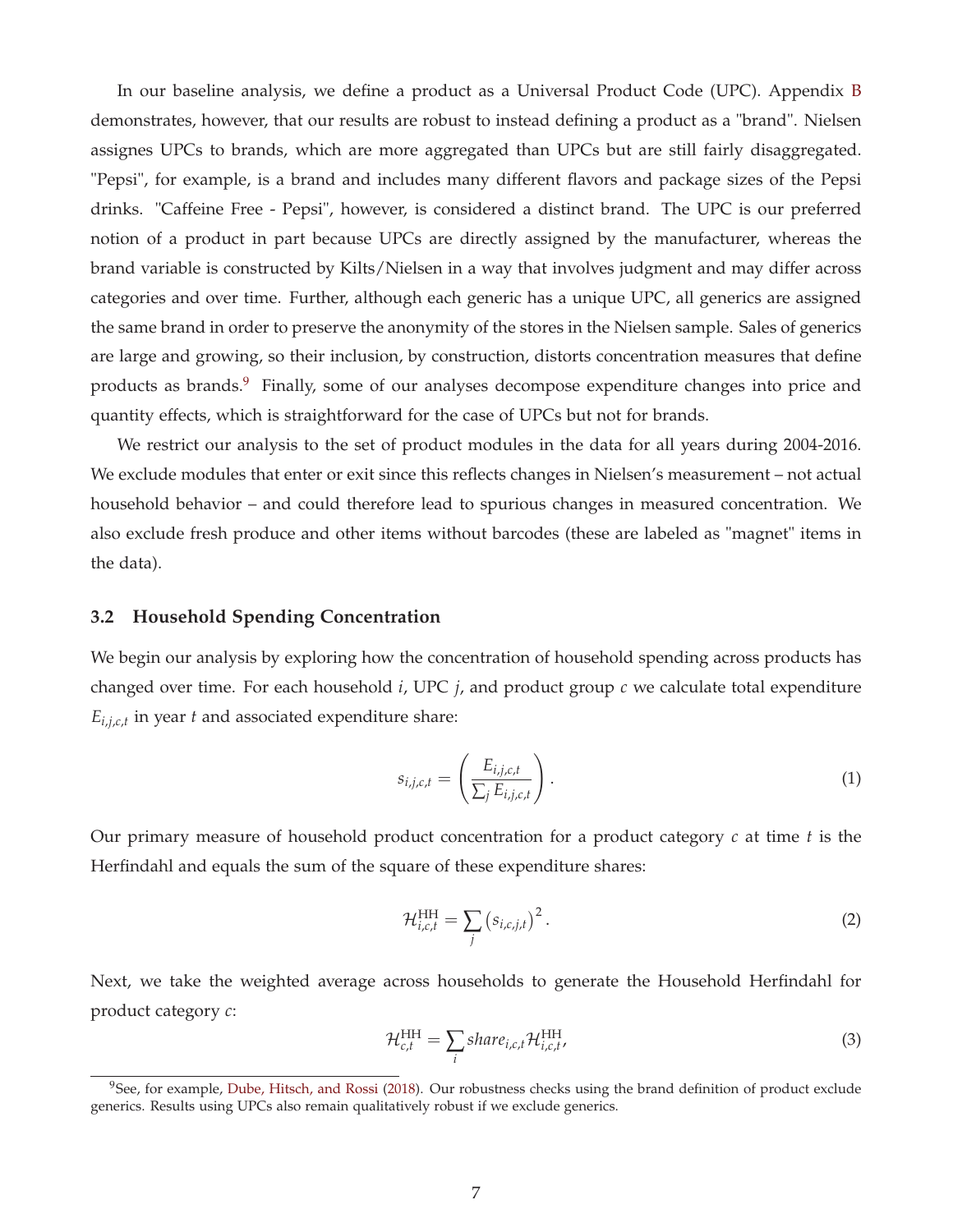where we use weights capturing household *i*'s share of aggregate spending in category *c*:

$$
share_{i,c,t} = \frac{\sum_{j} (\omega_{i,t} E_{i,j,c,t})}{\sum_{i} \sum_{j} (\omega_{i,t} E_{i,j,c,t})'},
$$
\n(4)

and where  $\omega_{i,t}$  is a household's sampling weight provided to make the Nielsen sample representative of aggregate consumption. Finally, we calculate the overall Household Herfindahl by averaging the category-specific Household Herfindahl in equation (3) across all categories:

$$
\mathcal{H}_t^{\text{HH}} = \sum_c share_c \mathcal{H}_{c,t}^{\text{HH}},\tag{5}
$$

where *share<sub>c</sub>* is the average share of category *c* in total spending across our entire sample.

Unlike the weights used in equation (3), we use fixed category spending shares over time in equation (5) to focus on concentration changes occurring within categories, rather than emerging from shifts in spending across categories with different levels of concentration. We do this to better interact with recent interest in changing market power and technological disruption, typically perceived to be occuring within sectors. Our results are qualitatively robust, though a bit noisier, when we allow compositional shifts across categories to influence our concentration measures.

Figure 1a plots  $\mathcal{H}_t^{\rm HH}$  and reveals a nearly monotonic increase in Household concentration from  $2004-2016$ .<sup>10</sup> Figure 1b shows that this increase in concentration is also associated with a decline in the average number of products consumed per household within a product category.<sup>11</sup> We delay interpreting the quantitative magnitude of these changes until we develop our model in Section 4 but note now that fitting these data with linear trends yields precise and highly significant estimates.

#### **3.3 Aggregate Spending Concentration**

What underlies this increase in the concentration of household expenditures? One possible explanation is that there has been an increase in the importance of "super-star products", along the lines of the rise of "super-star firms" documented in Autor, Dorn, Katz, Patterson, and Reenen (2017). This explanation, natural though it may be, finds no support in our data: we demonstrate in this subsection that at the same time the typical household's expenditures have grown more concentrated across products, aggregate spending has in fact become more evenly distributed across these same products.

We sum spending on product *j* in category *c* across all households in our data and define the

 $10$ All results in the paper hold for alternative concentration measures such as the share of spending accounted for by the top 1 or the top 2 products. We use the Herfindahl as our primary concentration measure as it can be more easily interpreted through the lens of the structural model described in Section 4.

 $11$  Average product number counts are constructed using the same weights as were used in equations (3) and (5).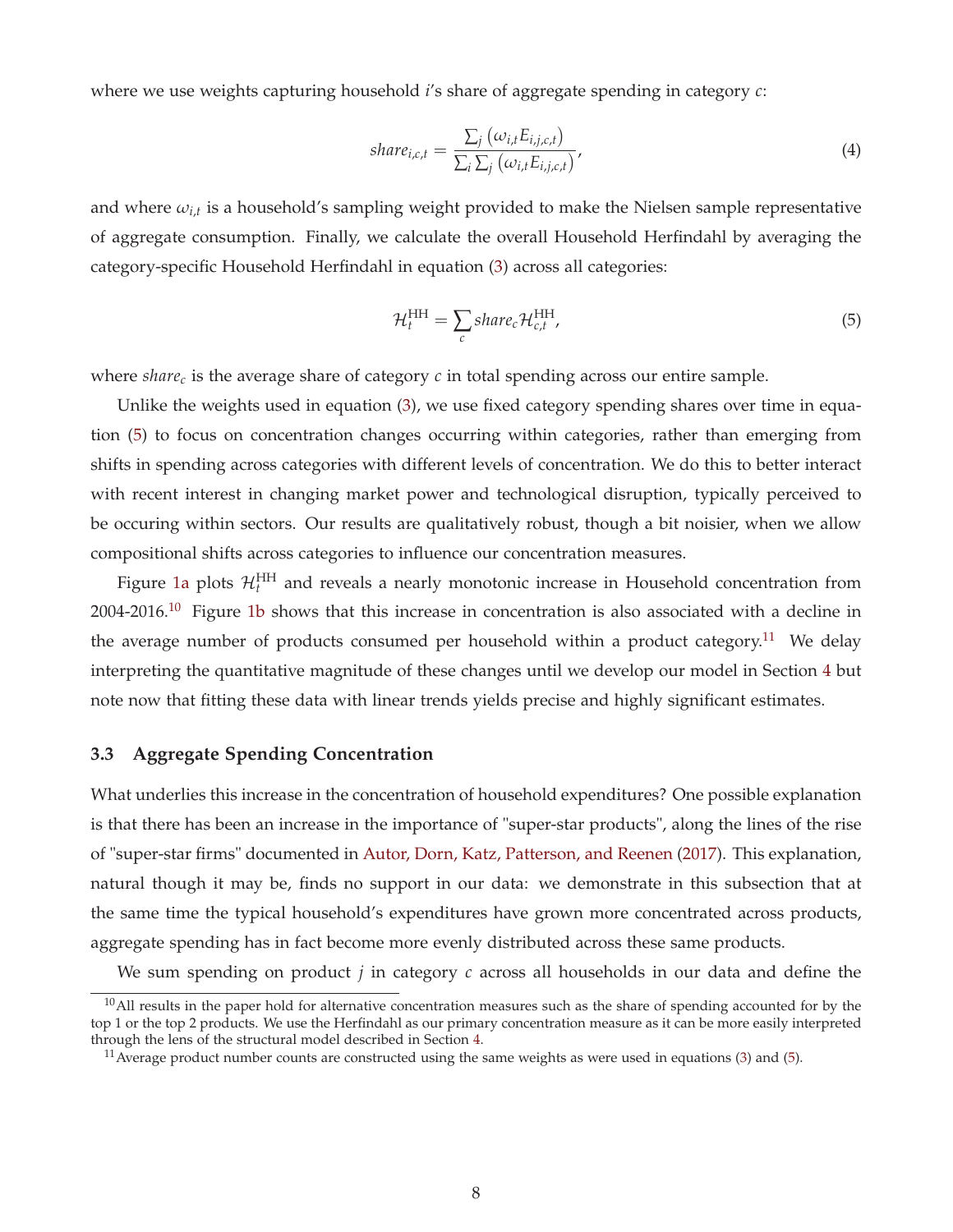

### **Figure 1: Household Product Concentration**

aggregate market share of *j* in *c* as:

$$
s_{j,c,t} = \frac{\sum_{i} (\omega_{i,t} E_{i,j,c,t})}{\sum_{i} \sum_{j} (\omega_{i,t} E_{i,j,c,t})},
$$
(6)

and the Aggregate Herfindahl in category *c* as:

$$
\mathcal{H}_{c,t}^{\text{Agg}} = \sum_{j} \left( s_{j,c,t} \right)^2. \tag{7}
$$

Just as with the Household Herfindahl, we average these category Herfindahls using fixed category expenditure weights over time to generate the Aggregate Herfindahl of overall spending. Figure 2a plots this Aggregate Herfindahl and shows that the trend in product spending at the aggregate level is the reverse of what we see at the household level: aggregate spending concentration is declining, not rising.

A decline in the number of products consumed by the typical household contributed to the rising Household Herfindahl measure, but we cannot easily observe the equivalent notion for the aggregate economy. The existence of thousands of products with tiny amounts of overall sales and incomplete coverage of households and stores in the data render a simple product count highly volatile, dependent on assumptions, and sensitive to measurement error. We therefore treat the total number of products as unobservable and, in Section 4, will use our model to infer it. To get a basic idea, however, we keep a constant number of households over time and count only products purchased by at least two households and with at least \$50 in aggregate annual spending, which generates a relatively stable measure, plotted in Figure 2b. This measure of the number of aggregate products is rising, a trend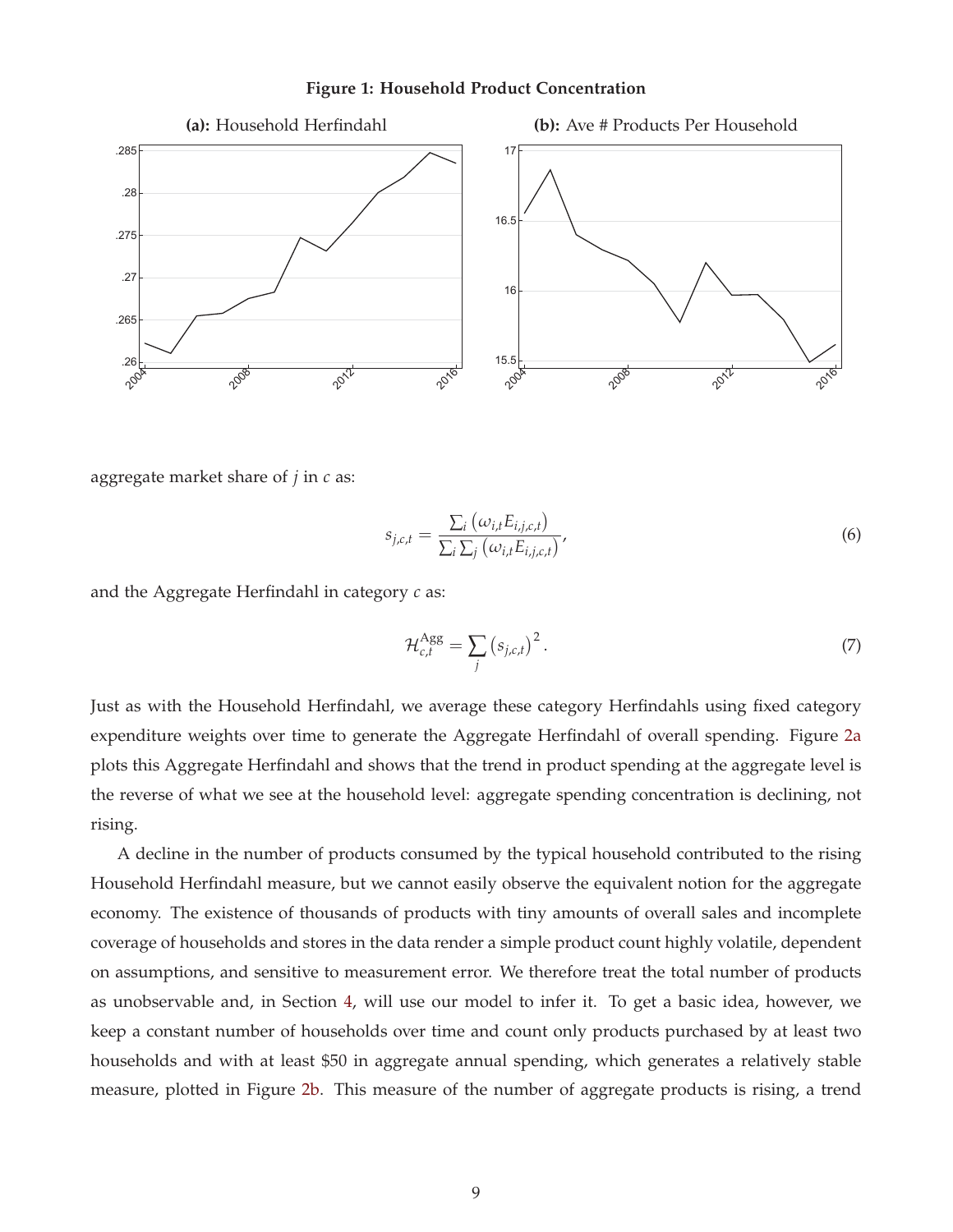that is also the reverse of its household-level equivalent.<sup>12</sup>

This result may, at first, seem at odds with the rise in sales concentration measured in Census data by papers including Autor, Dorn, Katz, Patterson, and Reenen (2017). Our aggregate concentration measure, however, captures expenditures at the product level whereas Census-based estimates aggregate products to the producer level.<sup>13</sup> The resulting trends may therefore differ significantly, particularly in the face of changes in the number of goods each manufacturer produces.

In the Appendix, we first show that production concentration measures from the Census for the relevant NAICS categories – "Food Manufacturing" (code 311) and "Beverage and Tobacco Product Manufacturing" (312) – are in fact flat or declining during the years covered in our sample. Next, we use a mapping of UPCs to manufacturers to generate a comparable producer-level concentration measure based on the sales in our Nielsen data. We offer a number of important caveats, including that the UPC-to-manufacturer mapping is highly imperfect for this purpose, but nonetheless find similar trends in manufacturer concentration in Nielsen and Census data.<sup>14</sup> We therefore conclude that our results are broadly consistent with the Census-based literature. Whether producer or product concentration is of greater interest depends, of course, on the question at hand. Our theory below will treat each good as produced and marketed independently such that it maps most naturally to our product-based concentration measure.





How can it be that aggregate concentration is declining if households are individually concentrating their spending on a smaller number of products? These divergent trends imply that households are

 $12$ Results are qualitatively similar with different spending thresholds and are also similar when using retail scanner data, although the latter is not a census of all stores.

 $13$ The categories within which we calculate concentration are also far less aggregated and cover a smaller set of economic activity than what is done in most Census-based studies. Further, our data begin in 2002, far later than the 1970s or 1980s start date commonly found in that literature.

 $14$ We further measure in our data an increase in the share of the top retailers or stores, a finding unrelated to our focus but one that closely resembles the results for the Retail industry in Autor, Dorn, Katz, Patterson, and Reenen (2017).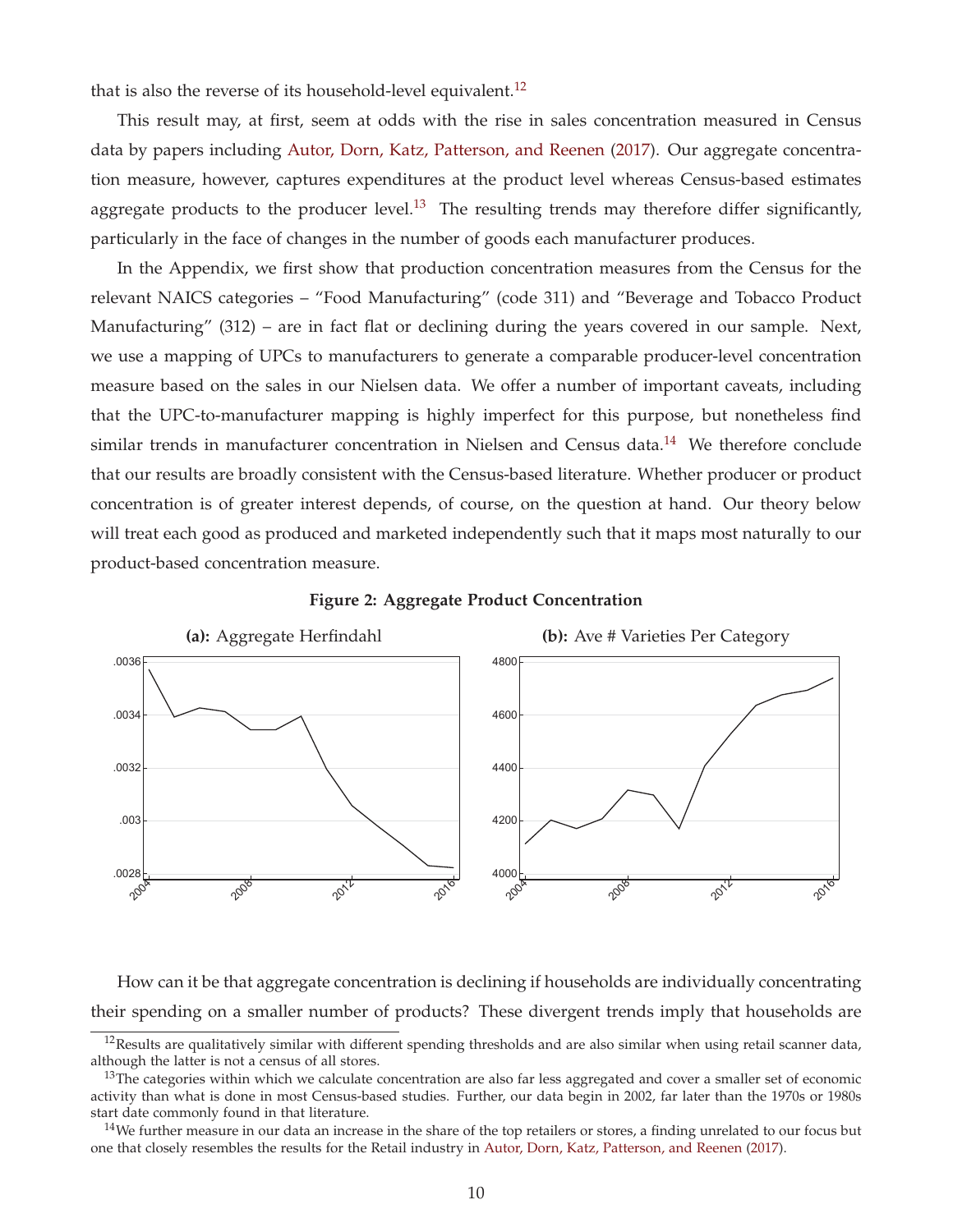concentrating more and more spending on their top products over time, but that these top products increasingly differ across households. We view these divergent trends and resulting fragmentation of the product space as characterizing a rise in "niche" consumption.

### **3.4 The Pervasive Rise of Niche Consumption**

This rise in niche consumption – the increase in the Household Herfindahl and decrease in the Aggregate Herfindahl – is highly robust to various measurement related choices. For example, Appendix Figures A3-A8 show that these divergent trends continue to hold if we exclude generics, compute concentration using more disaggregated categories (modules instead of groups), define products as brands instead of UPCs, use time-varying category weights, use alternative concentration measures instead of the Herfindahl, or focus on a balanced panel of households over time.

Is the rise of niche consumption driven by shifts in the importance of different groups, such as old and young or rich and poor? While there are differences in the level of concentration across different groups, the trends are primarily driven by *within* group variation.<sup>15</sup> To show this, we re-calculate annual Household and Aggregate Herfindahls using only expenditures by households with particular demographic characteristics such as income bracket, race, education, and age. Figures 3a and 3b show that rising household and declining aggregate concentration occurs within demographic groups.<sup>16</sup> The rising Household and falling Aggregate Herfindahls do not simply owe to changes in composition across groups with different levels of concentration.



#### **Figure 3: Trends within demographic group**

 $15$ While we primarily emphasize trends, the level differences in household concentration are similar to those documented in Hansen and Singh (2015). See also Bornstein (2018) for an analysis of age-specific results.

<sup>&</sup>lt;sup>16</sup>See also Appendix Figure A9 showing divergent trends within households of different size. We also find diverging trends also obtain when computing concentration in more and less dense cities and cities with higher and lower Republican vote shares as a proxy for political polarization, which is unsurprising in light of Appendix Figure A10 discussed below.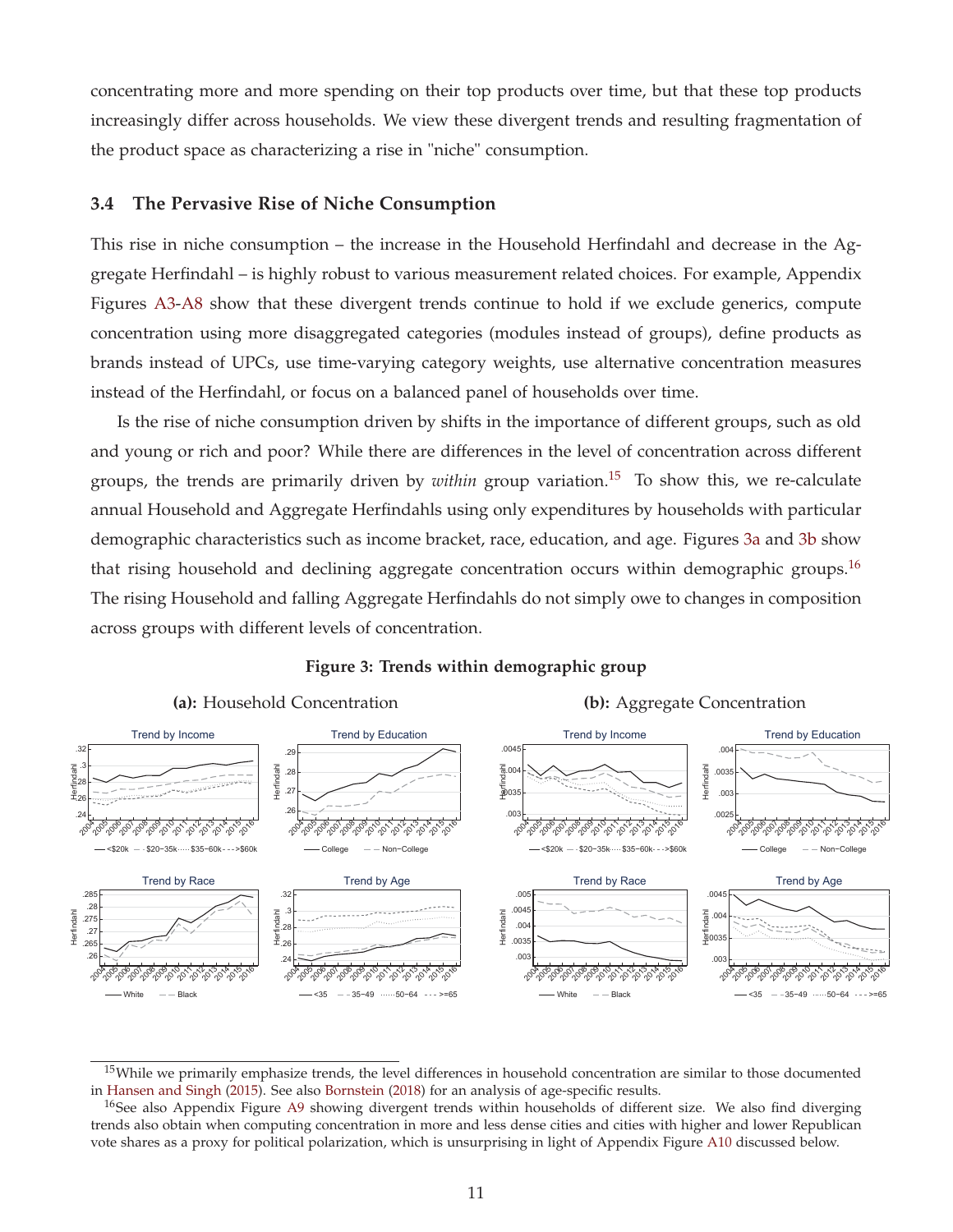While Figure 3 focuses on one set of demographics at a time, Appendix Table A1 reports estimated trends in household concentration when we control simultaneously for multiple demographic indicators, including household size. The positive trend in the Household Herfindahl is largely unchanged and remains highly statistically significant.<sup>17</sup>

As a simple summary statistic for the prominence of niche consumption, we consider the ratio of the Household Herfindahl to the Aggregate Herfindahl. A higher value for this "niche ratio" means that household consumption is more segmented into different niches. Figure 4 shows that the rise of niche consumption is pervasive across product categories, with three-quarters of product categories exhibiting increases in  $\mathcal{H}_{c,t}^{\rm HH}$ , eighty percent of product categories exhibiting decreases in  $\mathcal{H}_{c,t}^{\rm Agg}$ , and growth in the niche ratio in 92 percent of the categories.<sup>18</sup>

In Appendix Figure A10, we also show that the rise of niche consumption is occurring in the vast majority of locations, implying that shifts in the relative economic importance of cities and regions are not behind our findings. The niche ratio is highest in cities like Chicago, Washington DC, Tampa, Los Angeles, and Boston and lowest in Des Moines, Little Rock, Las Vegas, and "West Texas", but it is increasing in most locations. Finally, Appendix Figure A11 shows that the rise in niche consumption is found within roughly two-thirds of the individual retailers in our data, so the aggregate patterns we observe are not simply driven by shifts in where households shop.<sup>19</sup> Together these results all imply that whatever forces are driving the rise in niche consumption, they are pervasive across demographics, geographies, retail chains, and product categories.

The level of the niche ratio is highest in "Cosmetics" and "Fragrances-Women" and is lowest for "Charcoal" and "Dough Products". The rise in niche consumption is pervasive, but it is also clear from Figure 4 that there is substantial heterogeneity across categories in the extent of its ascent. The niche ratio has grown most rapidly for "Coffee", "Hardware, Tools", "Fresheners and Deodorizers", and "Disposable Diapers". It has declined by most for "Cottage Cheese", "Eggs", "Milk", and "Bread and Baked Goods".

### **3.5 The Role of Product Churn**

Interestingly, there is a common observable linking together the categories with the most rapid increases in niche ratios: they are also the categories with the fastest growth in the number of aggregate products, measured using the same assumptions as were used for Figure 2b above. We emphasize this

<sup>&</sup>lt;sup>17</sup>Since  $\mathcal{H}_i^{\text{HH}}$  is measured for each household *i*, it is straightforward to regress household concentration measures on a variety of simultaneous demographics which vary across households. A similar exercise for aggregate concentration requires recalculating aggregate market shares and  $H^{agg}$  separately for each demographic group. This makes these calculations substantially more computationally burdensome. Even more importantly, measurement error in aggregate market shares increases rapidly for more narrow demographic groups.

<sup>&</sup>lt;sup>18</sup>To improve visual exposition, Figures 4 and 5a drop 5 outlier categories whose variety counts more than double or decrease by more than 50 percent from 2004-2016: "Frozen Juices", "Yeast", "Canning Supplies", "Greeting Cards" and "Photographic Supplies". This does not affect any conclusions.

 $19$ We also show that our results are not driven by trends in the frequency of shopping and bulk purchasing (Coibion, Gorodnichenko, and Koustas (2017)).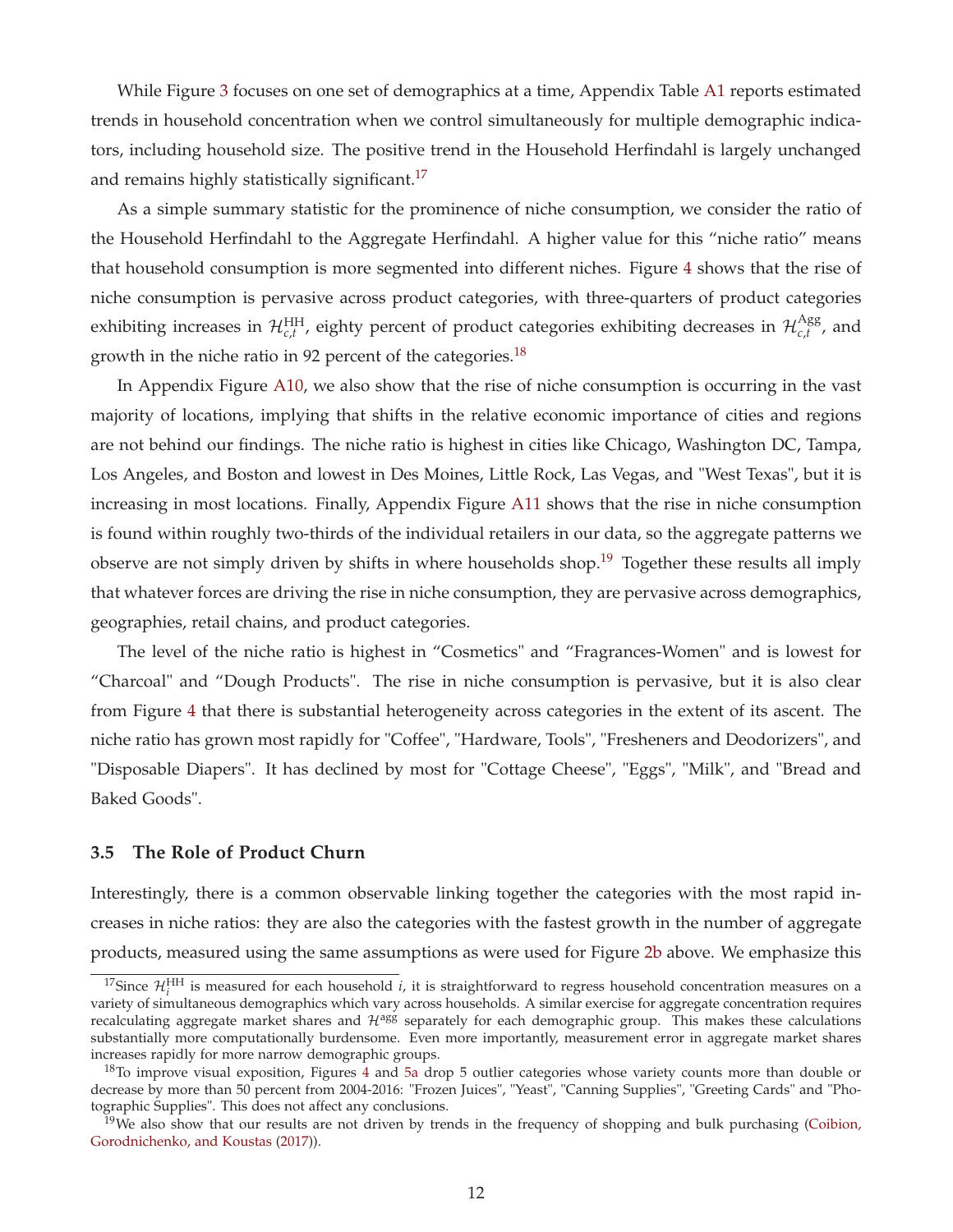## **Figure 4: 2004-2016 Concentration Growth Within Category**



relationship as it will be central to the mechanism in our model in Section 4 and its implications for welfare. In particular, Figure 5a shows that categories with 50 percentage points more growth in the total number of products sold had, on average, 40 percentage points more growth in their niche ratios, with the relationship statistically significant at the 1 percent level. Figure 5b shows that a similar relationship also holds when comparing across retailers: retailers with 50 percentage points more growth in the number of products sold exhibited roughly 20 percentage points more growth in their niche ratios, with the relationship again significant at the 1 percent level.<sup>20</sup> The relationship between variety growth and the niche ratio becomes even steeper if we weight retailers by size.



**Figure 5: Growth in Number of Products vs. Growth in Niche Ratio**

<sup>&</sup>lt;sup>20</sup>To reduce the influence of outliers, we exclude retailers with absolute log variety changes above 2, which drops 6 out of 334 retailers. Results are similar for alternative thresholds. The panel of retailers is unbalanced, and growth rates for the remaining 328 retailers are calculated from their first to their last observation in the sample. Results are very similar if we instead calculate growth rates from 2004-2016 for the 179 retailers which are in the sample continuously.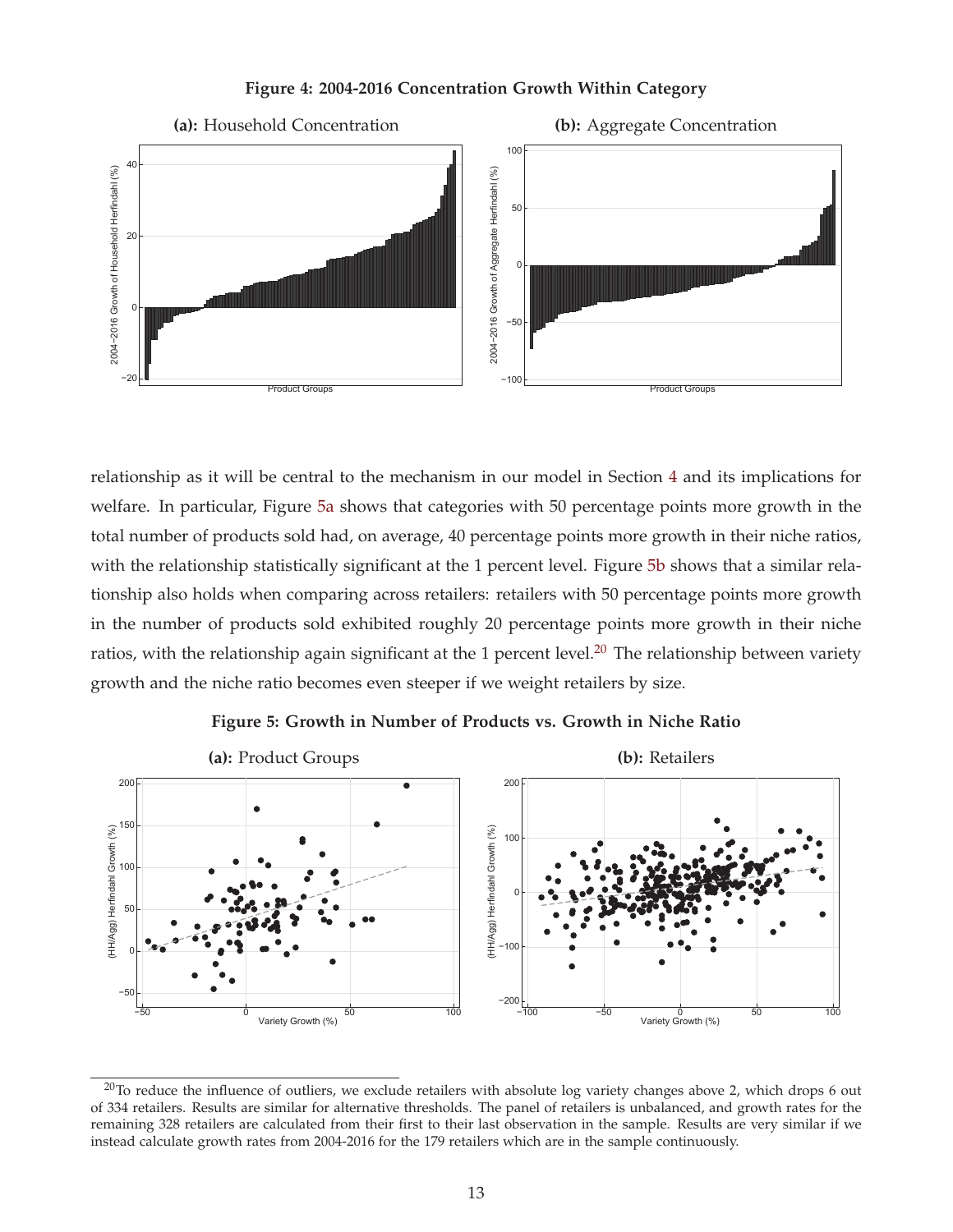We now provide additional evidence that product churn plays a key role in the rise of niche consumption by comparing concentration trends measured only among "continuing" products that are purchased by a household in two consecutive years with those measured using all spending by that household.<sup>21</sup> For each household *i* that is observed in both *t* and  $t + 1$ , we measure concentration of "continuing products" by using only those that are purchased by that household in both  $t$  and  $t + 1$ . These continuing products account for about 30 percent of transactions and 40 percent of spending. We also calculate Herfindahls for those same households using all their spending. We form an index by chaining together changes in these Herfindahls from *t* and *t* + 1 and pin down the level using the values in the initial period.<sup>22</sup> Figure 6a shows the upward trend in household concentration is much stronger when using all UPCs than when restricting to continuing products, growing by 29 percent compared to 5 percent.<sup>23</sup> This implies a large role for product entry and exit in generating household concentration increases. Figure 6b shows that when focusing only on continuing products, aggregate concentration actually rises instead of declines.<sup>24</sup>





# **4 Modeling the Rise of Niche Consumption**

In this section, we develop a model able to match the rise of niche consumption documented in Section 3 and we use it to identify key driving forces and understand the resulting implications for welfare and

 $21$ For these results, therefore, we move to a panel specification since we require at least two time periods for a household to measure which products for that household are new and which are continuing.

 $22$ We report cumulative changes rather than levels since this procedure results in two levels of the Herfindahl for each year (one initial and one continuation year), so the levels are not meaningful.

 $^{23}$ The trend for "All Products" is larger than that in Figure 1a as Figure 6a is calculated using within-household variation. See Appendix C for details.

 $24$ While this analysis shows that the diverging concentration trends are largely driven by extensive rather than intensive margin effects, for continuing products we can nevertheless decompose intensive margin concentration trends into P vs. Q effects. Appendix Figure A12 shows that changes in quantity rather than price are more important.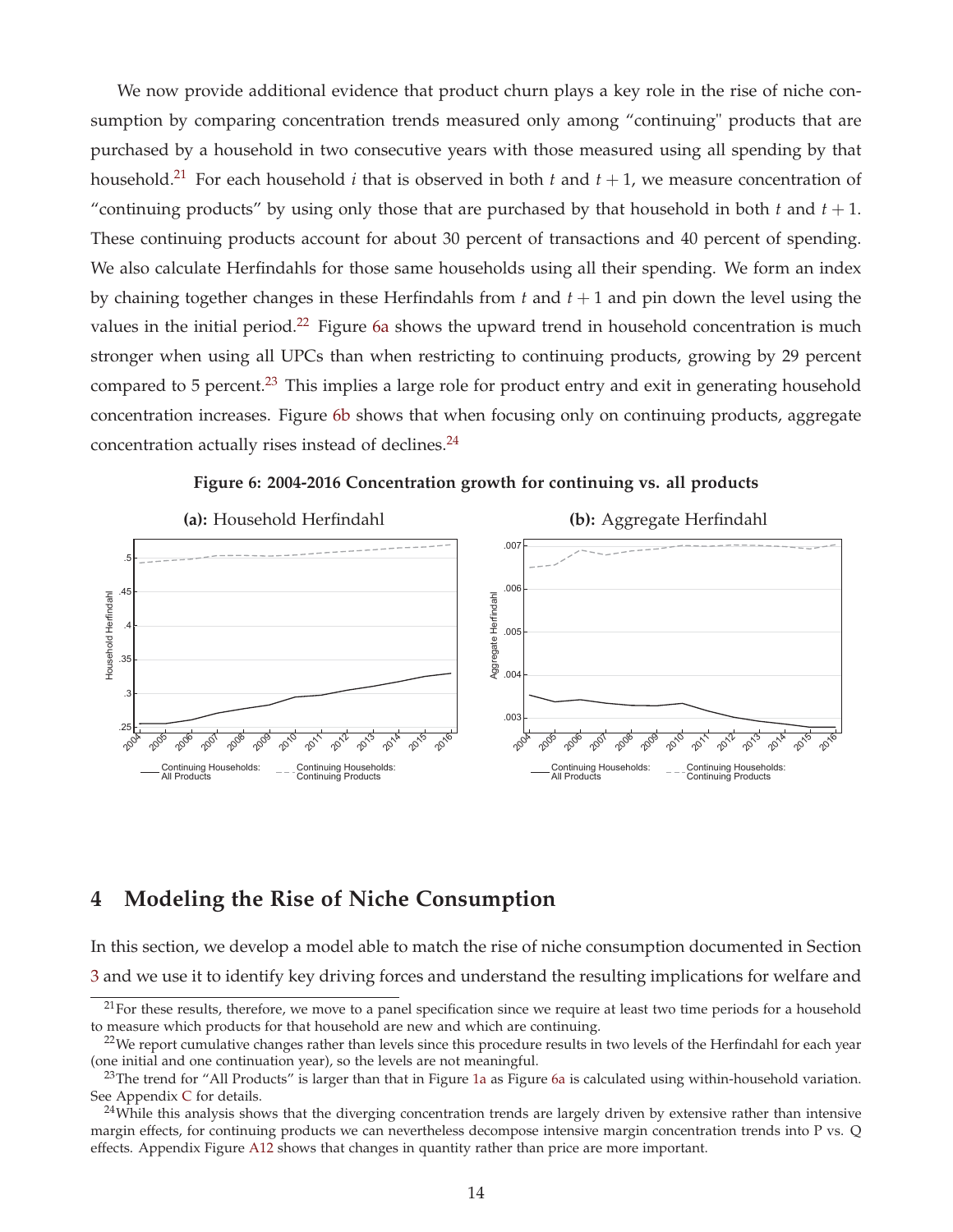markups. Many standard models are not useful for studying a simultaneous increase in household concentration and decline in aggregate concentration because they either assume that all households consume a single product, assume that household tastes are symmetric across products, or assume that all households are identical. In our model, households choose how many products to consume, spend different amounts on each good, and differ from other households in their choice of which products to buy.

Following Li (2018), we assume that households must pay a fixed cost per consumed product, which implies they only consume a subset of available products despite their CES preferences that embed a "love of variety". As in Arkolakis, Demidova, Klenow, and Rodriguez-Clare (2008), we assume each household's tastes for products, adjusted for price, are distributed Pareto, which allows us to write the Household Herfindahl analytically. Further, we introduce a rank function that implies the preference ordering of products will differ across households, which allows us to write the Aggregate Herfindahl analytically.

Using the analytical expressions for the Household and Aggregate Herfindahl, we confront the model with empirical trends from 2004-2016 and back out the implied driving forces. We find that an increase in the number of available products is required to quantitatively match the rise of niche consumption. In the model, this increase leads to significant welfare gains as it implies that consumers can choose a consumption bundle better tailored to their tastes without raising their fixed cost expenditures.

Finally, the model features heterogeneous markups across products. Growth in the sales of products with larger aggregate market shares primarily reflect growth in spending by existing customers, or intensive margin adjustment. By contrast, growth in the sales of small products are more likely to come from the addition of new customers, or extensive margin adjustment. Intensive and extensive margin adjustments are characterized by different elasticities of demand, and this results in heterogeneous markups. While changes in the number of products shift markups across products, we demonstrate that they do not impact the aggregate degree of market power in the economy.

### **4.1 Household Problem**

We assume that a continuum of households  $i \in [0,1]$  spend *E* on a continuum of varieties  $k \in [0,N]$  to maximize:25

$$
U_i = \left( \int_{k \in \Omega_i} \left( \gamma_{i,k} C_{i,k} \right)^{\frac{\sigma-1}{\sigma}} dk \right)^{\frac{\sigma}{\sigma-1}} - F \times \left( |\Omega_i| \right)^{\epsilon}, \tag{8}
$$

where  $\Omega_i$  is the set of products consumed by *i* (with  $|\Omega_i| \leq N$ ),  $\gamma_{i,k}$  is a household-specific taste for product *k*, and the term multiplied by *F* captures a fixed cost that increases exponentially in the

<sup>25</sup>To ease notation, we do not index *k* by *i*, but importantly note that the same *k* may represent a different actual product for each different households. This is unimportant for the analysis of individual households, but will be crucial when we move to the aggregate analysis.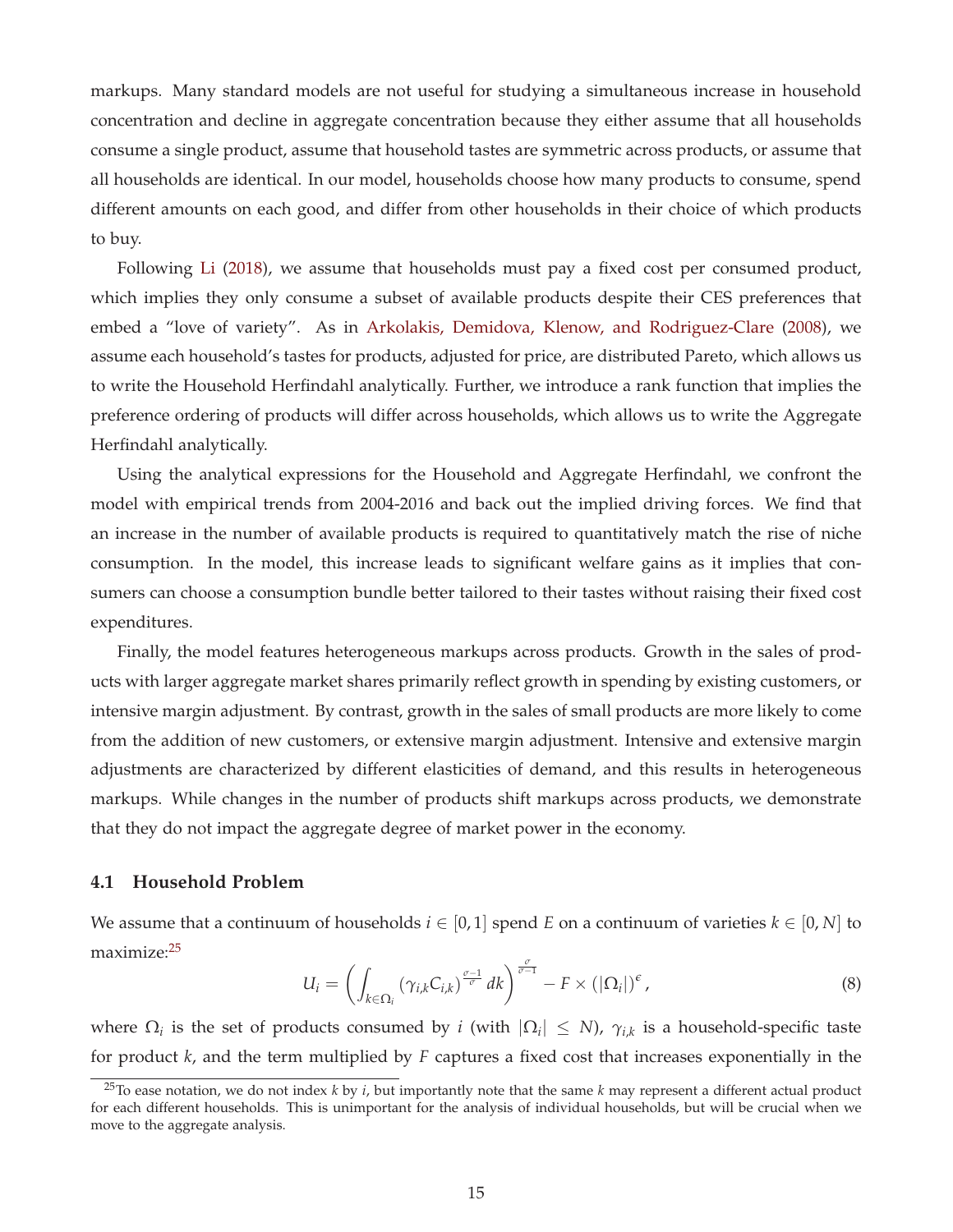measure of varieties consumed.

We write the price of product *k* as  $p_k$ , so  $\tilde{\gamma}_{i,k} = \gamma_{i,k}/p_k$  captures the price-adjusted taste of household *i* for *k*. We assume price-adjusted tastes are distributed Pareto:

$$
Pr\left(\tilde{\gamma}_{i,k} < y\right) = G\left(y\right) = 1 - \left(y/b\right)^{-\theta},
$$

where  $y \ge b > 0$  and where we assume  $\theta > 2(\sigma - 1)$ . Since larger  $\theta$  means a flatter distribution of tastes, the latter condition simply ensures that tastes are not "too concentrated" relative to *σ* and that the model delivers a finite Household Herfindahl. We also assume  $\epsilon > 1/(1 - \sigma) - 1/\theta$ , which implies that higher fixed costs *F* lead to less purchased products |Ω|. Household *i* will consume the set of goods with  $\tilde{\gamma}_{i,k} \in [\tilde{\gamma}^*, \infty)$  for some  $\tilde{\gamma}^* \geq b$ .

The ideal price index in this environment will be equal for all households and is defined as:

$$
P_i = P = \left( \int_{k \in \Omega_i} (\tilde{\gamma}_{i,k})^{\sigma - 1} dk \right)^{\frac{1}{1 - \sigma}}
$$
  
= 
$$
\underbrace{\left( 1 + \frac{1 - \sigma}{\theta} \right)^{\frac{1}{\sigma - 1}} b^{-1}}_{\text{Average Price}} \times \underbrace{\left( |\Omega_i| \right)^{\frac{1}{1 - \sigma}}}_{\text{Variety Gains}} \times \underbrace{\left( \frac{|\Omega_i|}{N} \right)^{\frac{1}{\theta}}}_{\text{Selection Effects}}.
$$
 (9)

The price index has three terms, each with an intuitive interpretation. We refer to the first term as the average price since it summarizes the full distribution of price-adjusted tastes for available products as if there were a single purchase price for one unit of the full bundle. It varies with the shape *θ* and scale *b* of the Pareto distribution as well as with the elasticity of substitution  $\sigma$ . The second term is the standard love-for-varieties term in CES models, which decreases with the measure of consumed products and with the elasticity of substitution (given  $|\Omega_i| > 1$ ). Finally, the third term represents a selection effect from the fact that when households only consume a subset Ω*<sup>i</sup>* of the full measure *N* of products, they choose the subset they like best. This term decreases in the share of products that are consumed and in the extent to which households prefer some products to others.

The index reduces to more standard expressions in special cases. For example, consider  $\theta \to \infty$ , which implies that households value all products identically at *b*, i.e.  $\tilde{\gamma}_{i,k} = b$  for all *i* and *k*. In such a case, the expression reduces to  $b^{-1}|\Omega_i|^{1/(1-\sigma)}$ , which is the standard price index for symmetric CES preferences. Alternatively, imagine some products are preferred to others, *θ* < ∞, but all products are nonetheless purchased,  $Ω<sub>i</sub> = N$ . In this case, the last term reduces to 1 as there are no selection effects and the average price term fully captures impact of heterogeneity in the desirability of the products.

The properties of the CES price index imply we can re-write equation (8) as:

$$
U_i = \frac{E}{P} - F \times (\vert \Omega_i \vert)^{\epsilon}.
$$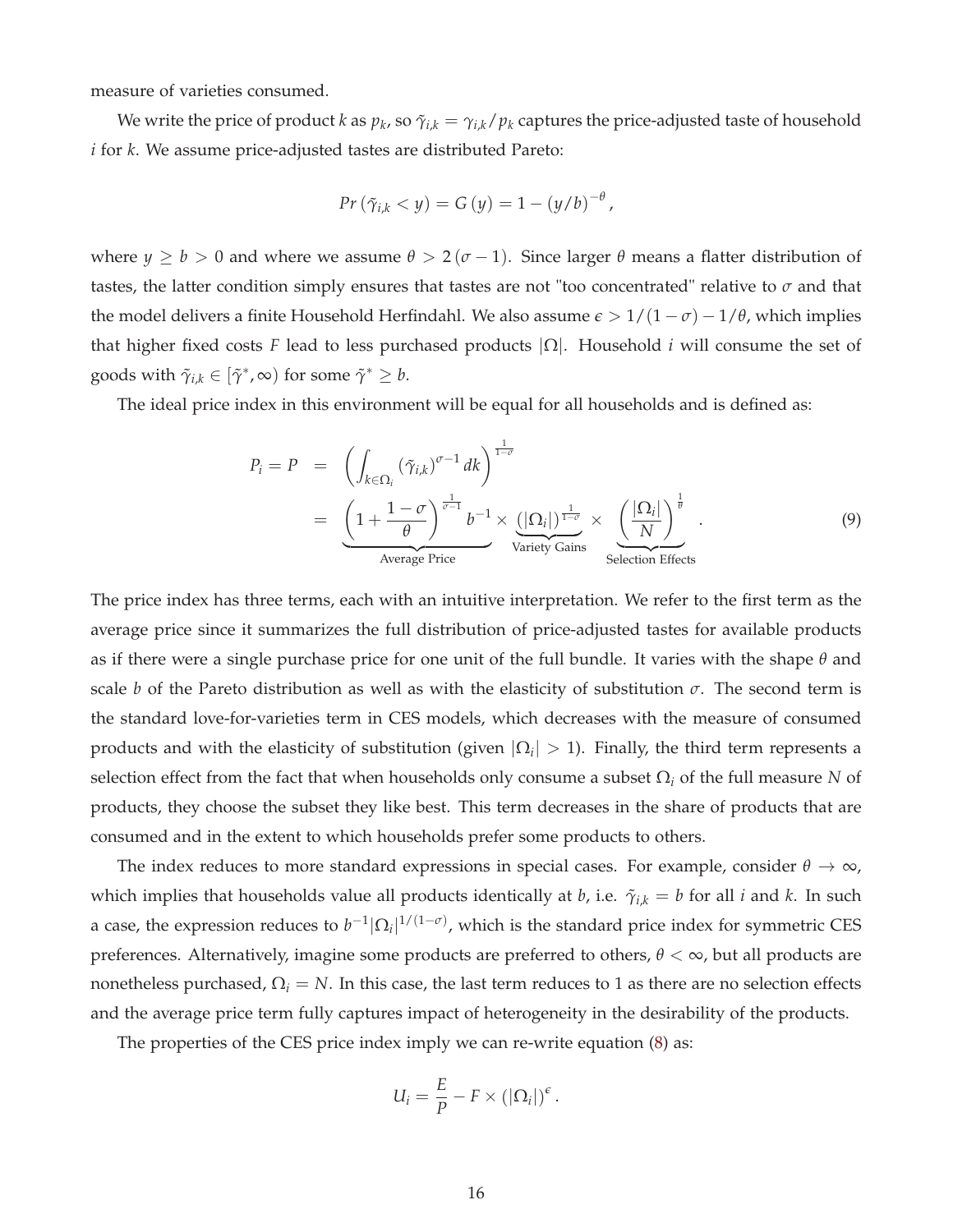Consumers choose  $|\Omega_i|$  to maximize utility. The first order condition implies that the optimal number of products is:

$$
|\Omega_i| = |\Omega| = \left(\frac{\left(\frac{1}{1-\sigma} - \frac{1}{\theta}\right)\left(1 + \frac{1-\sigma}{\theta}\right)^{\frac{1}{1-\sigma}}N^{\frac{1}{\theta}}}{\tilde{F}\epsilon}\right)^{\left(\epsilon - \frac{1}{1-\sigma} + \frac{1}{\theta}\right)^{-1}},\tag{10}
$$

where  $\tilde{F} = F/(bE)$  is a parameter which shifts spending, aggregate prices, and variety costs.<sup>26</sup> Importantly, the optimal choice of varieties yields a "cutoff" taste  $\tilde{\gamma}^*$  that satisfies:  $G(\tilde{\gamma}^*) = 1 - \frac{|\Omega|}{N}$ , and the share of household *i's* expenditure on variety *k* is then given by

$$
s_{i,k} = \begin{cases} (P\tilde{\gamma}_{i,k})^{\sigma-1}, & \tilde{\gamma}_{i,k} > \tilde{\gamma}^* \\ 0, & \tilde{\gamma}_{i,k} \le \tilde{\gamma}^* \end{cases}
$$
(11)

with  $\int_k s_{i,k} dk = 1$ .

## **4.2 Household Herfindahls**

Given equation (11), it follows that the Household Herfindahl  $\mathcal{H}^{\rm HH}$  will be equal for all *i* and can be written as:

$$
\mathcal{H}^{\text{HH}} = \mathcal{H}_i^{\text{HH}} = \int_{k \in \Omega_i} (s_{i,k})^2 dk = N \int_{\tilde{\gamma}_i^*}^{\infty} (P_i \tilde{\gamma}_{i,k})^{2(\sigma - 1)} dG(y)
$$

$$
= \frac{(\eta + 1)^2}{4\eta} \frac{1}{|\Omega|}, \tag{12}
$$

where we introduce the variable  $\eta = 1 - 2(\sigma - 1)/\theta$ . The above parameter restrictions imply  $\eta \in (0, 1)$ . For fixed *θ* and *σ*, which implies fixed *η*, household concentration declines monotonically with the number of consumed varieties. And for fixed |Ω|, concentration declines monotonically with *η*. All else equal, flatter taste distributions (higher *θ*) or less substitutability across products in preferences (lower *σ*) reduce Household Herfindahls.

How well does this model fit household spending data? Interpreting our model as applying to each household's spending decisions for a given product category *c* in a given year, we have the testable prediction that  $\mathcal{H}^{HH}_{i,c}$  is proportional to  $1/|\Omega_{i,c}|$ . Indeed, when we pool categories, years, and households and regress  $\ln |\Omega_{i,c}|$  on  $-\ln {\cal H}_{i,c}^{\rm HH}$  (with category-year fixed effects), we get a coefficient of 0.89 – close to the model-consistent value of  $1$  – and a large  $R^2$  of 0.82. The upper left panel of Figure 7 shows a binscatter (with category-year fixed effects) of the 54 million observations underlying this regression to demonstrate that linearity with a coefficient of 1 is a close approximation to the raw data.<sup>27</sup> In the upper right panel, we estimate these regressions separately for each category in 2016 and

<sup>&</sup>lt;sup>26</sup>When *N* = 1, this expression is the same as that in Li (2018) after substituting in his special case for *b*.

<sup>27</sup>This specification has large explanatory power even though it only allows *η* to vary across category-years and not across households. With arbitrary heterogeneity in *η* across households within category-years, there would be as many parameters as observations so it would be trivial to perfectly fit the data.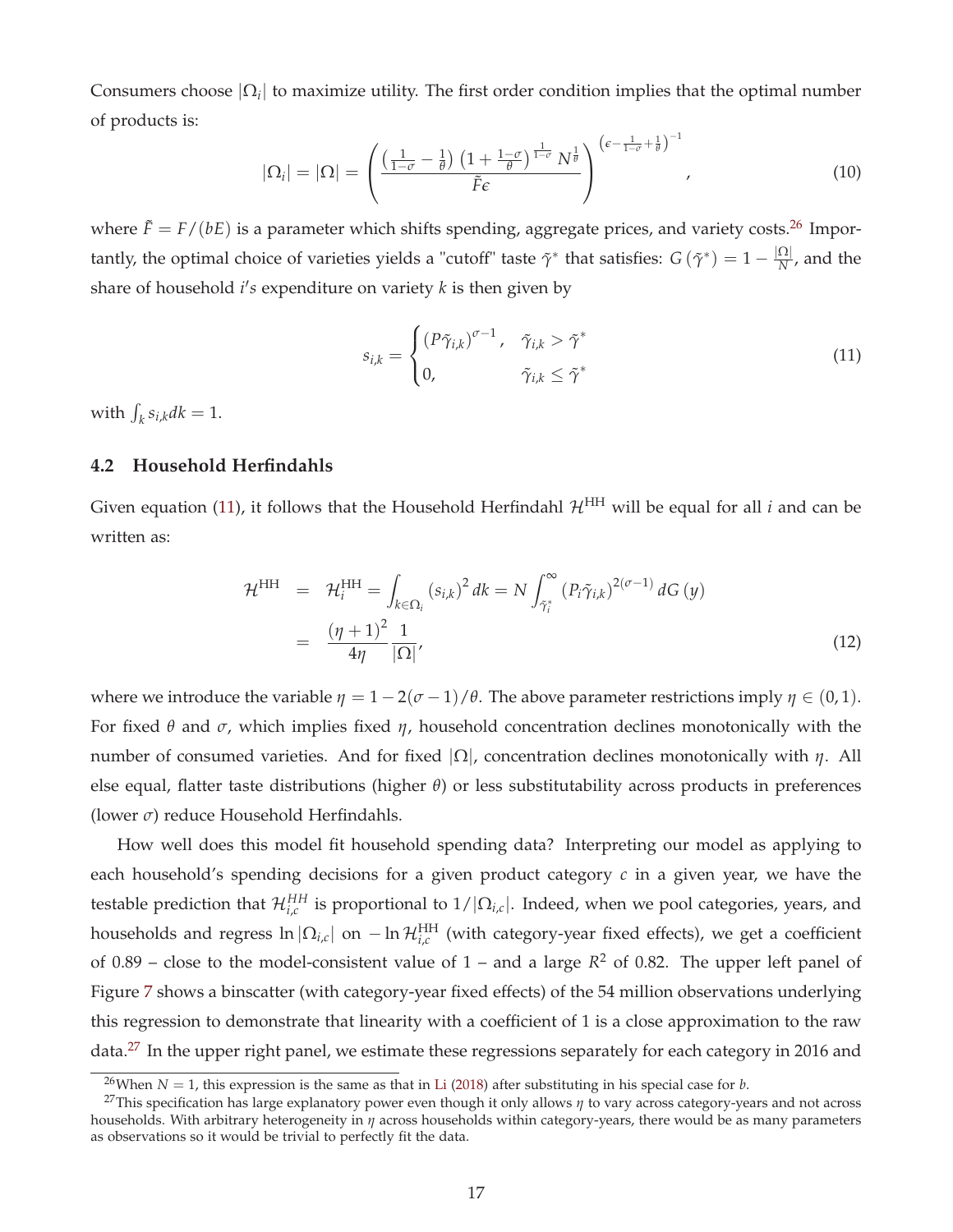

### **Figure 7: Model Fit on Household-Category Data**

plot a histogram of the estimated slopes. The values are largely clustered around the model-consistent value of 1.

Next, rather than estimating the slope, we constrain it to equal 1 and back out the *η* values implied for each category. The model imposes the restriction that  $0 < \eta < 1$  and the bottom left panel of Figure 7 shows that this restriction is satisfied in every category. The values of *η* range from lows of 0.08 (Baby Food) and 0.10 (Carbonated Beverages) to highs of 0.69 (Greeting Cards) and 0.97 (Yeast).<sup>28</sup> Finally the lower right panel shows that the  $R^2$ 's from these restricted regressions are generally high. Overall, we conclude that the empirical relationship between household-level concentration measures and the number of consumed products is consistent with the relationships implied in our model.

## **4.3 Aggregation**

In order to account for divergent trends in household and aggregate concentration measures, we must specify how tastes for particular products differ across households. We index all products in the

<sup>&</sup>lt;sup>28</sup>The value of 0.08 for baby food implies that the typical household in this category has spending which is almost 4 times more concentrated than if that household spent evenly on all the baby food products they consumed, while the value of 0.97 for yeast implies that household spending in that category is essentially evenly divided across products. With homogeneous tastes across products (i.e.  $\theta \to \infty$ ) – the setup in many standard models – we cannot capture this large extent of sectoral heterogeneity in concentration as  $\eta \rightarrow 1$ .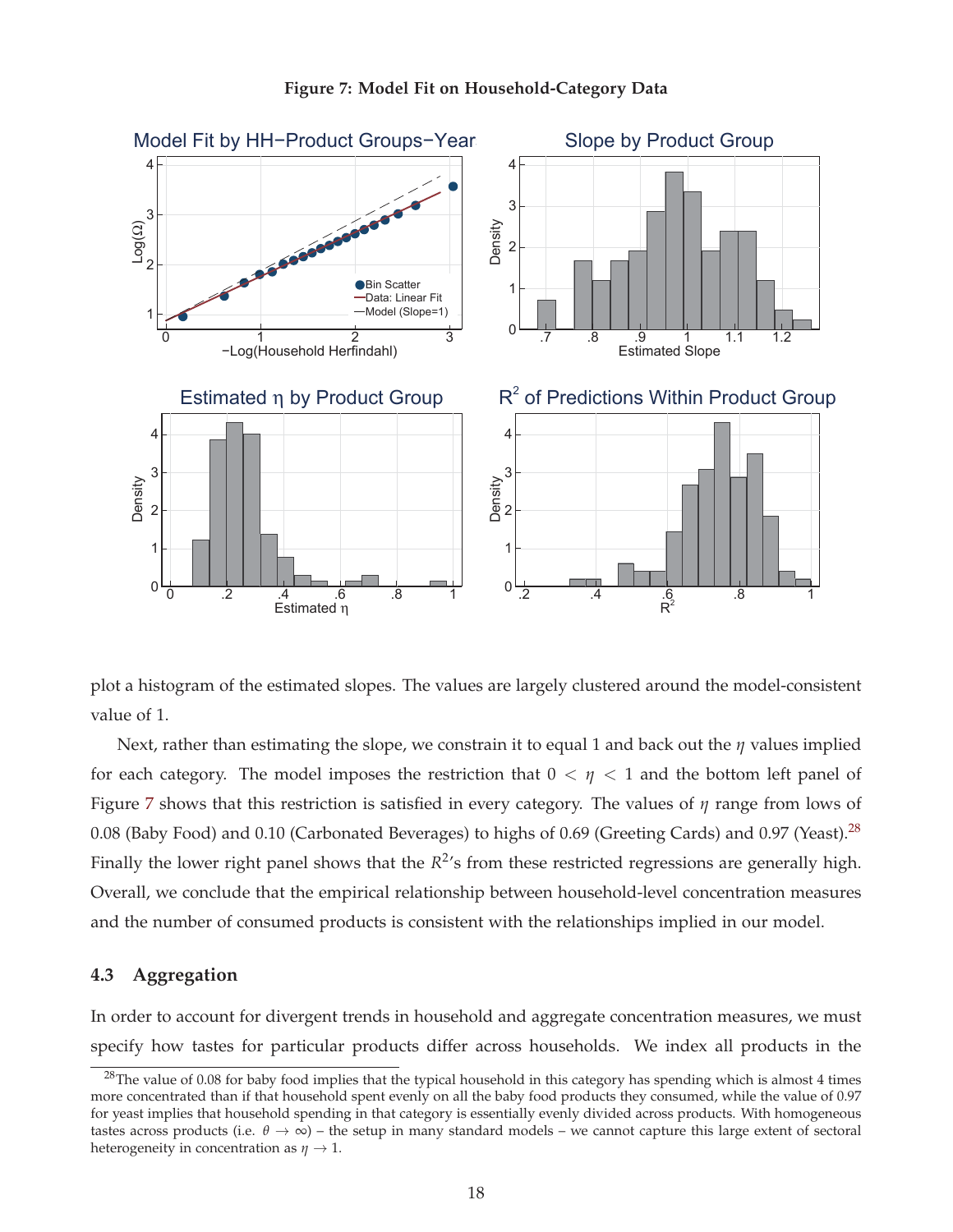economy with  $j \in [0, N]$ , and assume each household assigns each product a "rank", where lower ranks indicate higher price-adjusted tastes. Households will consume all goods which they rank less than or equal to  $|\Omega|$ .

We introduce the following rank function for each household *i*:

$$
r_{i,j} = (1 - \alpha)j + \alpha x_{i,j},\tag{13}
$$

where *j* identifies a common aggregate rank for a product, *xi*,*<sup>j</sup>* is an i.i.d. draw from the uniform distribution with support  $[0, N]$  representing a household-specific taste component, and  $\alpha \in (0, 1)$ . If *α* is close to zero, the model approximates a representative agent model where all households rank products in the same order. If *α* approaches 1, tastes are purely idiosyncratic and resulting aggregate spending will be evenly distributed over all consumed products even if individual household tastes are very concentrated. Thus, even though all households have identical *distributions* of taste-adjusted prices, this rank function allows for different households to have different ranks for the exact same product *j*.

To compute the aggregate spending share on product *j*, we need to know the cumulative distribution function (CDF) of product ranks *R*(*r*), integrating over all household and products. Without loss of generality, we assume  $\alpha < 1/2$  and write:<sup>29</sup>

$$
R(r) = \begin{cases} \frac{1}{2} \left(\frac{r}{N}\right)^2 \frac{1}{\alpha (1-\alpha)}, & 0 \le r < \alpha N \\ \frac{r}{N} \frac{1}{1-\alpha} - \frac{1}{2} \frac{\alpha}{1-\alpha}, & \alpha N \le r < (1-\alpha) N \\ -\frac{1}{2} \left(\frac{r}{N}\right)^2 \frac{1}{\alpha (1-\alpha)} + \frac{r}{N} \frac{1}{\alpha (1-\alpha)} - \frac{1}{2} \left(\frac{\alpha}{1-\alpha} + \frac{1-\alpha}{\alpha}\right), & (1-\alpha) N \le r \le N. \end{cases}
$$
(14)

Note that this CDF satisfies the properties that  $R(0) = 0$ ,  $R(N) = 1$ , is continuous at  $r = \alpha N$  and  $r = (1 - \alpha) N$ , and is monotonically increasing.

There are three distinct regions in  $R(r)$  with different functional forms. If households only consume goods with ranks in the first region, this implies that there is no single product in the economy that is purchased by all households. If households consume so many varieties that some have ranks in the second region, this implies that at least one product is purchased by everyone. Finally, if even the worst possible product in the economy is purchased by at least one household, then the ranks of some consumed goods will fall into the third region.<sup>30</sup> As long as  $0 \leq \frac{|\Omega|}{N} < \frac{\alpha}{2(1-\alpha)} < \frac{1}{2}$ , it can be shown that

<sup>&</sup>lt;sup>29</sup>Replacing *α* with  $1 - \alpha$  in all instances in equation (14) yields the corresponding *R(r)* for the alternative case of  $\alpha > 1/2$ . Furthermore, this leaves the rank function unchanged for the first of the three regions of *R*(*r*), which will be the focus of our analysis.

 $30$ More specifically, the product with the best aggregate taste shock is  $j = 0$ . The worst possible idiosyncratic rank for this product occurs when  $x_{i,j} = N$ , in which case  $r = \alpha N$ , so if we are in the first region of the parameter space, even the best product is not purchased by some households. Conversely, the product with the worst aggregate taste shock is  $j = N$ . The best possible idiosyncratic rank for this product occurs when  $x_{i,j} = 0$ , in which case  $r = (1 - \alpha N)$ . This means that if we are in the third region of the CDF, this worst product will still be consumed by some household.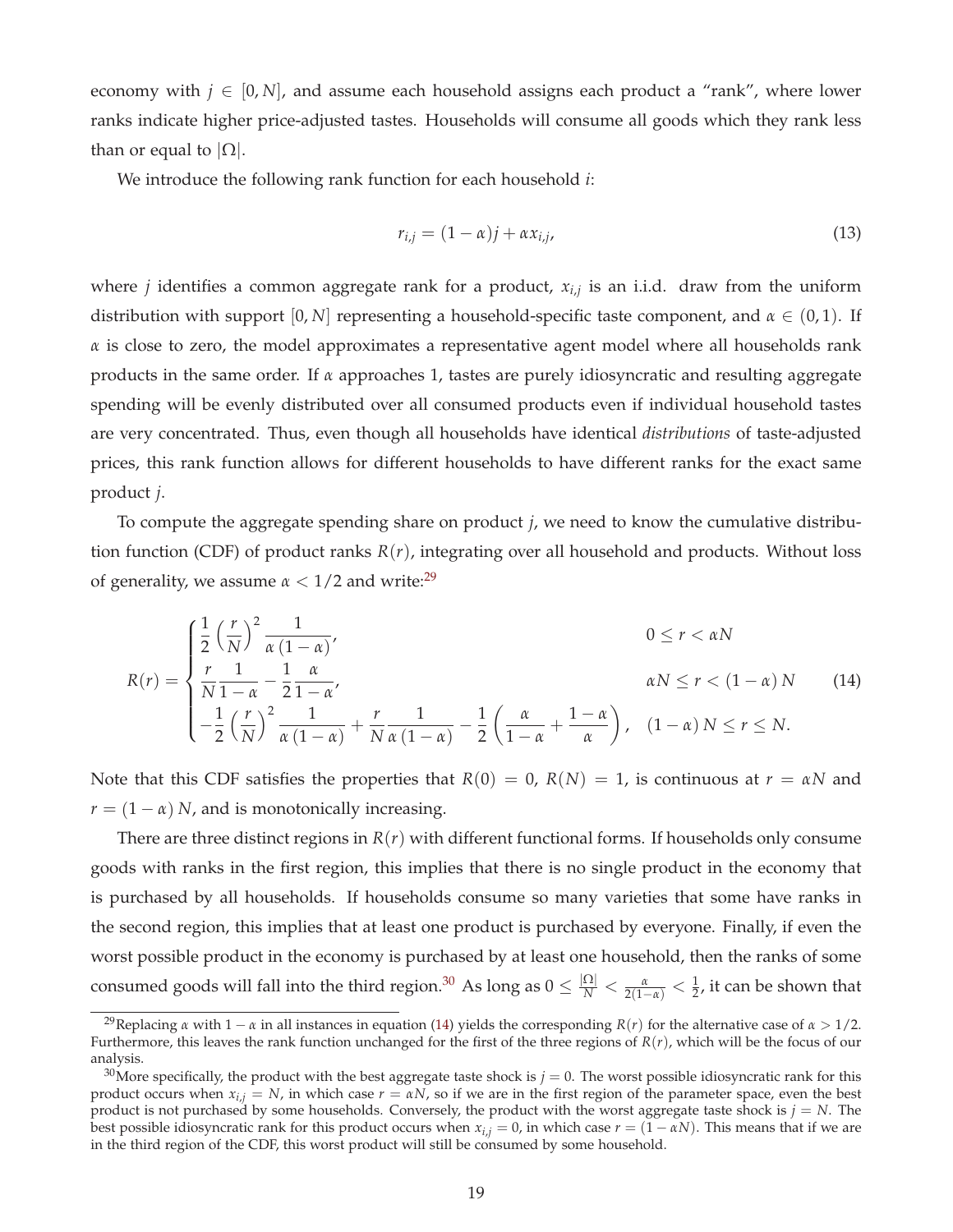all consumed products in the economy will have an  $r$  value confined to the first region of  $R(r)$ . This is the empirically relevant region of the parameter space, since the number of varieties purchased by an individual household is orders of magnitude less than the aggregate number of varieties, and there are no varieties in the data that are consumed by all households. To simplify analytical solutions, we thus impose this parameter restriction for the remainder of the analysis.

Noting that  $\tilde{\gamma}_{i,j} = G^{-1}\left(1 - R\left(r_{i,j}\right)\right)$ , the spending share of household  $i$  that is dedicated to product *j* can be written as a function of *j*'s rank:

$$
s_{i,j} = P^{\sigma-1} \tilde{\gamma}_{i,j}^{\sigma-1} = (Pb)^{\sigma-1} \left( R(r_{i,j}) \right)^{-\frac{\sigma-1}{\theta}} = \frac{\eta+1}{2} N^{\frac{\eta-1}{2}} |\Omega|^{-\frac{\eta+1}{2}} \left( R(r_{i,j}) \right)^{\frac{\eta-1}{2}}, \tag{15}
$$

if  $R(r_{i,j}) \leq |\Omega|/N$  and zero otherwise. To determine the products for which the share  $s_{i,j}$  in equation (15) jump from positive to zero, we solve for the rank of the marginal, or least-preferred, variety that is consumed in positive quantities by household *i*. Note that this good's identity will differ across households, but its rank  $r^*$  will be the same and satisfies  $R(r^*) = |\Omega|/N$ . Substituting into equation (14) under the assumption that  $0 \leq \frac{|\Omega|}{N} < \frac{\alpha}{2(1-\alpha)}$ , we get:

$$
r^* = \left(2\alpha \left(1 - \alpha\right) |\Omega| N\right)^{\frac{1}{2}}.
$$
\n(16)

Under our parameter restrictions, individual households each consume only a fraction of the total products available *N*, but the exact products consumed will differ across households. However, even when aggregating across all households, there are some products which are consumed by no households. This means that for the economy as a whole, there is a difference between the measure of available goods *N* and the measure of goods that are actually consumed, which we denote *j* ∗. This marginal consumed good for the economy as a whole, *j* ∗, is that *j* for which the best possible idiosyncratic taste draw – a draw of zero – yields rank *r*∗ for the household with that zero draw. Solving for this cutoff,  $j^* = r^* / (1 - \alpha)$ , we get:

$$
j^* = \left(\frac{2\alpha|\Omega|N}{1-\alpha}\right)^{\frac{1}{2}}.\tag{17}
$$

Importantly, since  $r_{i,j}$  is strictly increasing in *j*, all goods with  $j < j^*$  will have positive aggregate sales and all goods with  $j \geq j^*$  will have zero aggregate sales. Finally, substituting in the definition of the rank function from equation (13) into the expression (16), and using the definition of *j* ∗ in equation (17), we can write the highest value or "cutoff" random draw *x*∗ *<sup>j</sup>* that yields positive consumption of *j* as:

$$
x_j^* = \frac{1 - \alpha}{\alpha} \left( j^* - j \right). \tag{18}
$$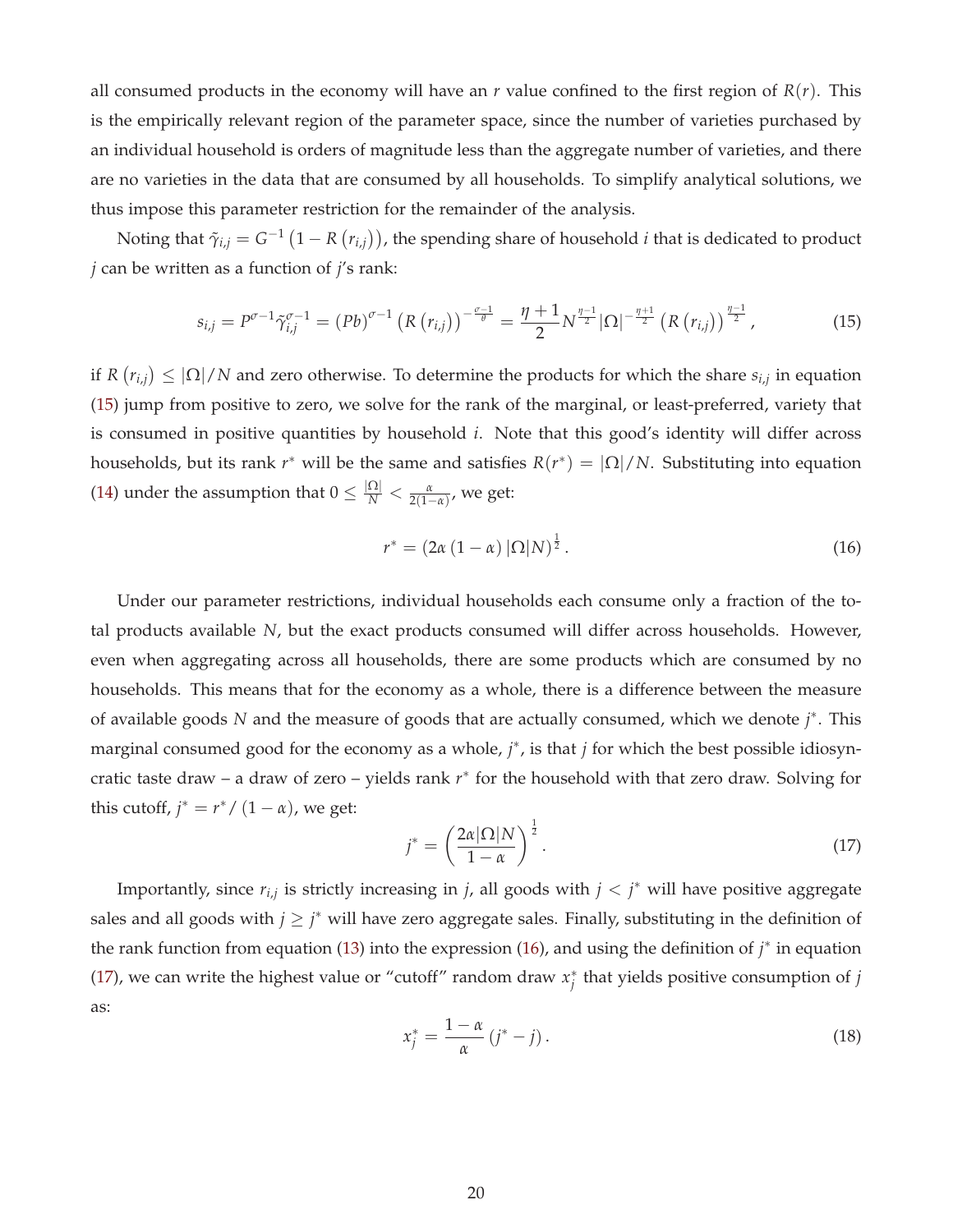### **4.4 The Aggregate Herfindahl**

We now integrate spending shares across households *i* to get the aggregate spending share on good *j*:

$$
s_{j} = \frac{1}{\int_{i} Edi} \int_{i} Es_{i,j}di
$$
  
\n
$$
= \frac{\eta + 1}{2} N^{\frac{\eta - 1}{2}} |\Omega|^{-\frac{\eta + 1}{2}} \int_{0}^{\frac{1 - \alpha}{\alpha} (j^{*} - j)} 2^{\frac{1 - \eta}{2}} N^{1 - \eta} \left( \alpha (1 - \alpha)^{\frac{1 - \eta}{2}} \right) ((1 - \alpha) j + \alpha x_{i,j})^{\eta - 1} \frac{dx}{N}
$$
  
\n
$$
= (\eta + 1) (2N |\Omega|)^{-\frac{\eta + 1}{2}} (\alpha (1 - \alpha))^{\frac{1 - \eta}{2}} \int_{0}^{\frac{1 - \alpha}{\alpha} (j^{*} - j)} ((1 - \alpha) j + \alpha x_{z,i})^{\eta - 1} dx
$$
  
\n
$$
= \frac{\eta + 1}{\eta} \left( \frac{2\alpha N |\Omega|}{1 - \alpha} \right)^{-\frac{\eta + 1}{2}} ((j^{*})^{\eta} - j^{\eta})
$$
  
\n
$$
= \frac{\eta + 1}{\eta j^{*}} \left( 1 - \left( \frac{j}{j^{*}} \right)^{\eta} \right).
$$
  
\n(19)

Using equation (19), we immediately obtain the Aggregate Herfindahl:

$$
\mathcal{H}^{\text{Agg}} = \int_{j=0}^{j^*} s_j^2 dj = \left(\frac{\eta + 1}{\eta j^*}\right)^2 \int_{j=0}^{j^*} \left(1 - \left(\frac{j}{j^*}\right)^{\eta}\right)^2 dj
$$
  
\n
$$
= \left(\frac{\eta + 1}{\eta j^*}\right)^2 j^* \left(1 - \frac{2}{\eta + 1} + \frac{1}{2\eta + 1}\right)
$$
  
\n
$$
= \frac{2(\eta + 1)}{(2\eta + 1)} \frac{1}{j^*}
$$
  
\n
$$
= \frac{2(\eta + 1)}{(2\eta + 1)} \left(\frac{1}{2\tilde{N}|\Omega|}\right)^{\frac{1}{2}},
$$
 (20)

where we define  $\tilde{N} = N\alpha/(1 - \alpha)$ . Aggregate concentration declines monotonically with  $\tilde{N}$ . For fixed *θ* and *σ*, aggregate concentration declines monotonically with the number of consumed products. And for fixed |Ω|, concentration declines monotonically with *η*. Importantly, changes in |Ω| and *η* move the Household Herfindahl and Aggregate Herfindahl in the same direction. As we discuss in the next subsection, this imposes strong restrictions on the set of possible forces which can explain the opposite empirical trends for  $\mathcal{H}^{\text{HH}}$  and  $\mathcal{H}^{\text{Agg}}$  and implies an important role for increases in  $\tilde{N}$ .

How well do these model-based relationships fit aggregate sales distributions in the data? To assess this, we start by measuring  $|\Omega|$  directly in the data and then solve for the two remaining free parameters,  $\eta$  and  $\tilde{N}$ , to match  $\mathcal{H}^{\rm HH}$  and  $\mathcal{H}^{\rm Agg}$  in equations (12) and (20). Figure 8 then plots the market share distribution across products implied by our model in equation (19) (the red dashed line) against the actual market share distribution in the data (the solid blue line). We do this for total spending in Figure 8a as well as separately for a number of product categories in Figure 8b. In several categories such as cereal and yogurt, the model fits extremely well, while it is notably less successful in others such as greeting cards or canned seafood. Overall, however, we consider these good fits as validating our use of the model, particularly given the distributions are fully determined by only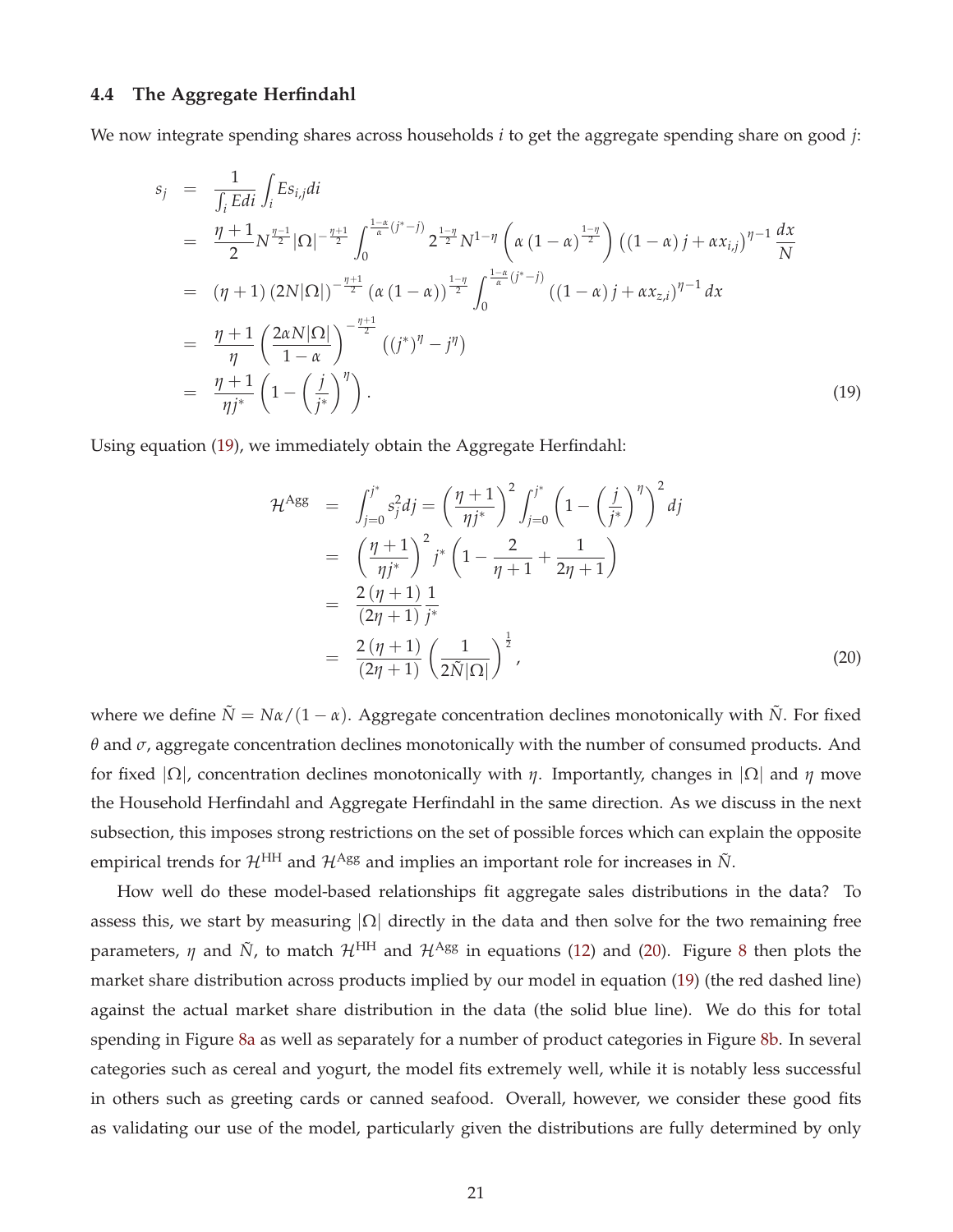

### **Figure 8: Model Fit on Aggregate Category Data**

three parameters and reflect parametric assumptions and functional forms chosen largely for analytical convenience.

### **4.5 Understanding the Empirical Trends**

We now confront our model with concentration measures and other moments from the data to infer which structural forces led to the rise in niche consumption. Collecting previous results, our model implies that:

$$
\mathcal{H}^{\text{HH}} = \frac{(\eta + 1)^2}{4\eta} \frac{1}{|\Omega|}
$$

$$
\mathcal{H}^{\text{Agg}} = \frac{2(\eta + 1)}{(2\eta + 1)} \left(\frac{1}{2\tilde{N}|\Omega|}\right)^{\frac{1}{2}}
$$

.

Since  $\mathcal{H}^{\text{HH}}$ ,  $\mathcal{H}^{\text{Agg}}$ , and  $|\Omega|$  are directly observable in the data, this produces a system of two equations that can be solved to determine  $\eta$  and  $\tilde{N}$  for each year. Figure 9 shows the time-series for  $\tilde{N}$  and  $\eta$  necessary to hit these observables in each year. Through the lens of the model, given the observed path for |Ω|, matching the concentration trends requires nearly constant values for *η* and a strong upward trend in *N*˜ . From 2004-2016, *η* falls by 2 percent while *N*˜ rises by 70 percent.

Inspecting the equations for the two concentration measures, it is clear that increases in  $\tilde{N}$  push the Aggregate Herfindahl down relative to the Household Herfindahl. Is it obvious that *N*˜ must *necessarily* rise to explain opposite trends in the two concentration measures? In Appendix D, we demonstrate that the answer is no. Theoretically, there are combinations of  $|\Omega|$  and  $\eta$  that deliver increases in  $\mathcal{H}^{\rm HH}$ and decreases in  $\mathcal{H}^{Agg}$ , even without a change in  $\tilde{N}$ . These combinations, however, are grossly at odds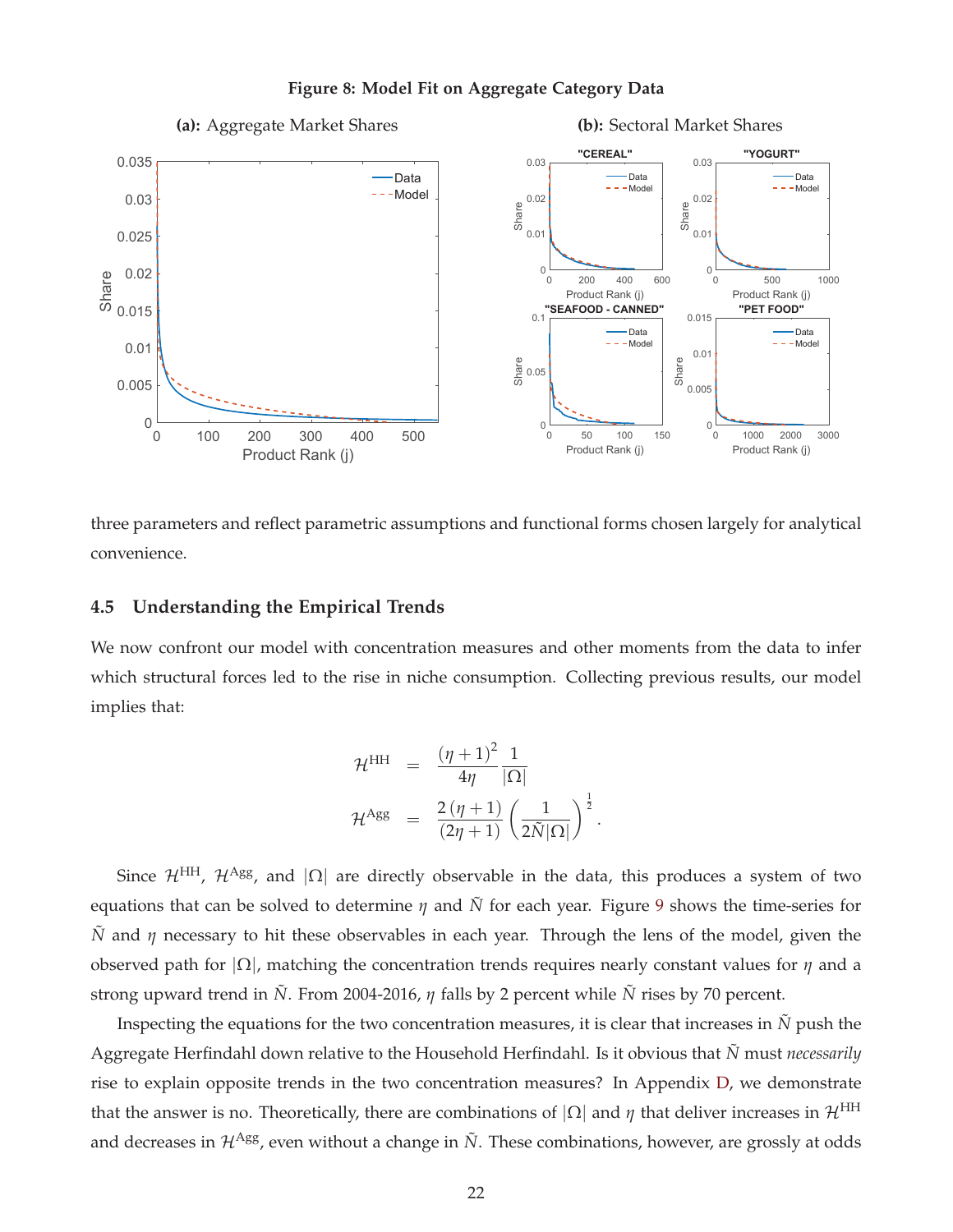



with multiple moments of the data. Multiple factors can cause the observed changes in  $|\Omega|$ , but all explanations of the data require an increase in  $\tilde{N}$ , so we focus our analysis on this force.

Mechanically, increases in *N*˜ can arise from increases in *α* or *N*. Changes in *α* are straightforward to interpret, since  $\alpha$  is simply an exogenous parameter governing preference heterogeneity. While increases in *α* could easily rationalize the data, our empirical results show that the rise of niche consumption occurs pervasively across all of our narrowly-defined demographic groups. The withingroup trends are far more important than across-group trends in generating our aggregate results. While this does not rule out increases in *α* as a driving force, it seems unlikely that fundamental preferences within narrow groups have become dramatically more heterogeneous over a twelve-year period. Based on this logic, we hold *α* fixed and explore the effects of increases in *N* in the model, holding constant all other parameters, including the price-adjusted taste distribution.

### **4.6 Implications of An Increase in the Number of Products**

We set all parameter values to match key empirical moments in 2004 and increase *N* by 70 percent to generate the increase in  $\tilde{N}$  backed out in Figure 9.<sup>31</sup> We then calculate the change in household

<sup>&</sup>lt;sup>31</sup>The exact initial parameters are not important for our qualitative conclusions, but we set  $\alpha = 0.36$ ,  $\epsilon = 2$ ,  $E = 35$ ,  $σ = 3.76$ ,  $b = 1$ ,  $F = 0.14$  and  $θ = 5.9$ . *E* is set to match average household category expenditures,  $θ$  and  $σ$  are set to match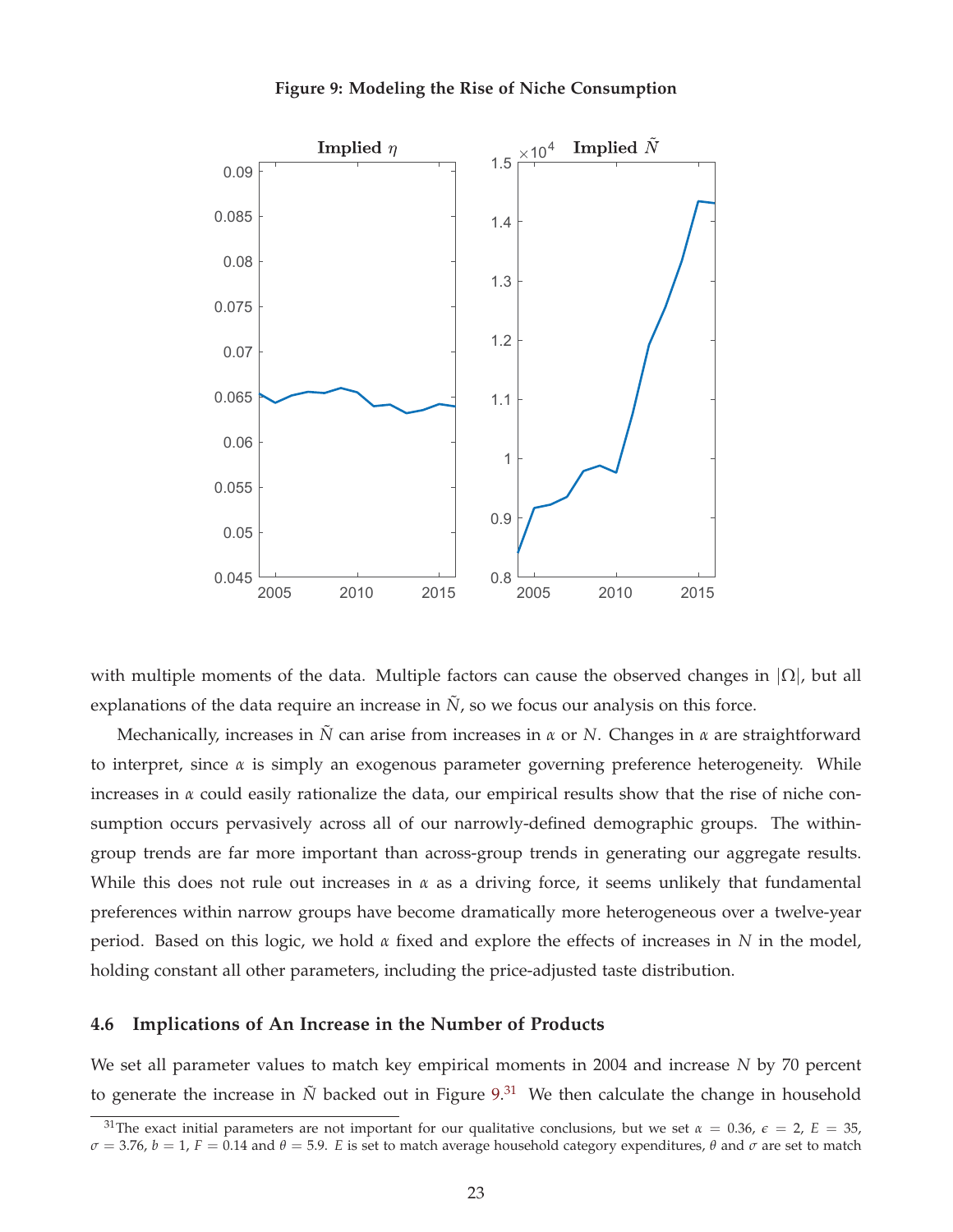welfare, expressed as the percentage change in expenditures on the initial set of goods that would bring the same change in household utility as that delivered by the increase in *N*. We find that a 70 percent increase from  $N_{2004}$  to  $N_{2016}$  generates total welfare gains of 9.5 percent, or about 0.8 percent per year. That is:

$$
U_{2016} = \frac{E}{P_{N_{2016}}} - F \times (|\Omega_{N_{2016}}|)^{\epsilon} = 1.095 \times \frac{E}{P_{N_{2004}}} - F \times (|\Omega_{N_{2004}}|)^{\epsilon}, \tag{21}
$$

where we change *N* and calculate the endogenous change in *P* and Ω, but hold fixed all other parameters.

These welfare gains of 9.5 percent arise from three sources. First, as seen clearly in the third term of the ideal price index in equation (9), an increase in *N* for a given |Ω| leads to gains from selection. With more choices, households consume those products better suited to their particular tastes. Second, as seen clearly in equation (10), increases in *N* lead to increases in  $|\Omega|$ . As seen in the second term of the ideal price index, this leads to welfare gains from the love-for-variety effect on welfare, even if selection effects  $|\Omega|/N$  are held constant. Third, increases in  $|\Omega|$  lead to increases in the fixed costs paid by households, which reduces welfare. Selection effects account for the bulk of the gains (8.5 percent), with love-for-variety effects improving welfare by 1.8 percent and the increase in fixed costs causing welfare losses of approximately 1.0 percent (these do not sum perfectly to 9.5 due to non-linearity).

An increase in *N* (or *α*) is a necessary part of any explanation that quantitatively matches the simultaneous rise in  $\mathcal{H}^{\text{HH}}$  and decline in  $\mathcal{H}^{\text{Agg},32}$  Other parameters must change as well, however, in order to fully fit the concentration trends. After all, as just discussed, an increase in *N* on its own causes  $|\Omega|$  to rise and generates a (small) decline rather than an increase in  $\mathcal{H}^{\rm HH}$ .

Equation (10) shows that if *N* increases, declines in  $|\Omega|$  must reflect declines in measured real expenditures  $\left(E\left(1+\left(1-\sigma\right)/\theta\right)^{\frac{1}{1-\sigma}}b\right)$ , increases in effective costs per number of products consumed (*F* or  $\epsilon$ ), or declines in an "effective curvature" of utility term  $(\frac{1}{1-\sigma}-\frac{1}{\theta})$ .<sup>33</sup> Expenditures, however, increase in the data, and while changes in either  $\sigma$  or  $\theta$  could change the curvature term, they would have to change in a very particular way so as to match the decline in  $|\Omega|$  without leading to changes in *η*. We therefore find it most plausible that the decline in  $|\Omega|$  reflected an increase in *F* or  $\epsilon^{0.34}$ 

How does our inference about welfare change when we consider joint increases in *N* and in *F* (or  $\epsilon$ ) that are chosen to match both the rise of  $\mathcal{H}^{\text{HH}}$  and the declines in  $\mathcal{H}^{\text{Agg}}$  and  $|\Omega|$ ? Repeating

the initial *η* in the data given observed Ω subject to generating a ratio of aggregate sales to aggregate costs of 1.2 percent. Given *b* and  $\epsilon$ , we choose *F* to match  $\Omega$ .

 $32$ *N* impacts the extent of selection effects while *α* does not, so if one considers that growth in  $\tilde{N}$  is driven in part by growth in *α*, the welfare gains will be smaller.

<sup>33</sup>Real measured expenditures equal *E* divided by the expression labeled "Average Price" in equation (9).

 $34$ While some technological advances such as the rise of the internet or better advertising technology might be expected to lower variety costs, it is also likely that increases in the number of available varieties *N* make it more costly to sort through and identify the particular products a household wants to purchase. An increase in  $F$  or  $\epsilon$  can be interpreted as a simple proxy for these latter forces when it is accompanied by the increase in *N*.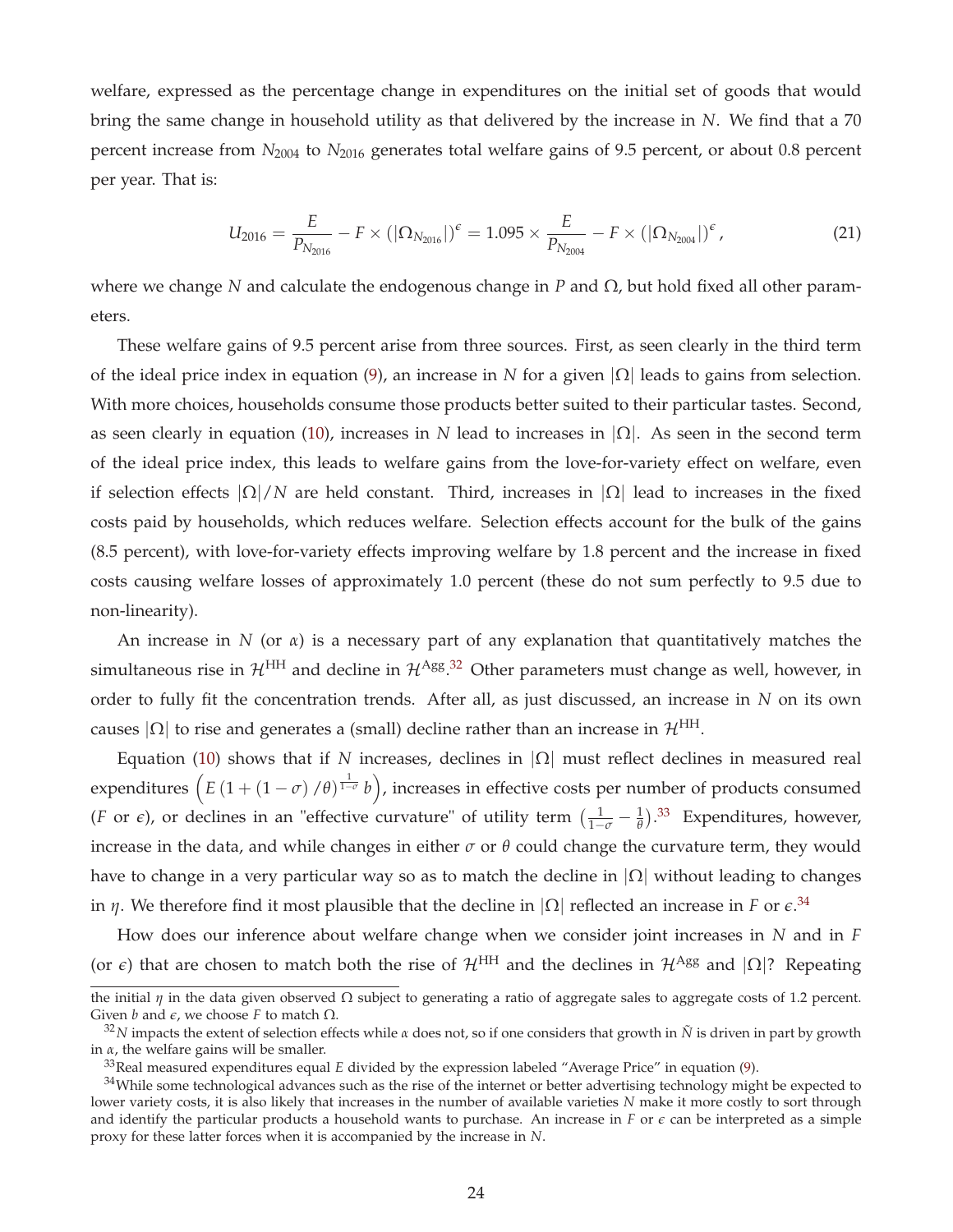our comparative statics exercise when we vary both *N* and *F*, we find that welfare rises by about 7.5 percent instead of 9.5 percent. This decomposes into selection gains above 10 percent, love-for-variety losses of about 2 percent, and an additional loss of 1 percent from the higher fixed costs. Results are vary similar when we vary  $N$  and  $\epsilon$  instead of  $N$  and  $F$ .

Finally, we note that if one simply viewed our data through the lens of a representative household model with CES preferences, it might be natural to only consider this love-of-variety loss and misleadingly conclude that welfare *declined* from 2004-2016, since the typical household consumed fewer varieties in 2016 than in 2004. Heterogeneity in product consumption across households is crucial for capturing the divergent concentration trends in our data. Representative agent models abstract from this heterogeneity, and our results show that this can potentially lead to misleading conclusions about the welfare effects arising from changes in the number of products households consume.

### **4.7 Elasticities of Demand, Markups, and Aggregate Profits**

Concentration measures like the Herfindahl are often used as proxies for market power. What implications does the divergence in Aggregate and Household Herfindahls have for markups and aggregate profits in our model? In typical CES environments, the elasticity of demand and markups are fully determined by the exogenous elasticity of substitution  $\sigma$ . By contrast, we show in this section that the elasticity of demand in our model depends both on this standard "intensive margin" force as well as on an endogenous "extensive margin" force that arises from the possibility for products to gain new customers (or lose existing ones). Since these forces are of different importance for products with different aggregate market shares, the model generates heterogeneous markups.

How does an increase in *N* influence markups? On the one hand, competition from new products pushes existing consumed products closer to the margin where they are no longer consumed, increasing their elasticity of demand and decreasing their markups. On the other hand, selection effects mean those new products are on average more desirable and have higher markups than those in the bundle prior to the change in *N*. We show that in the aggregate, these opposing forces exactly cancel and the ratio of total revenues to total costs remains unchanged. Our model therefore shows how the economy can exhibit large changes in aggregate and household concentration without any change in aggregate market power.<sup>35</sup>

To solve for the price elasticity of aggregate demand for product *j*, we start by expressing its total sales as the integral of each household's spending on *j*, taken over all households:

$$
s_j = \frac{1}{N} \int_0^{x_j^*} s_{i_x,j} dx,
$$
\n(22)

<sup>&</sup>lt;sup>35</sup>We note that if each consumer's taste for each good remains fixed, and markups change for any reason, this would result in a change in the price-adjusted taste distribution and would affect the expressions above that were derived assuming that price-adjusted tastes were distributed a la Pareto. We explore this in more detail in Appendix E, but here note that in order to preserve the Pareto distribution of price-adjusted tastes in the face of increases in *N* and endogenous markups, the changes in tastes that we additionally require are relatively minor.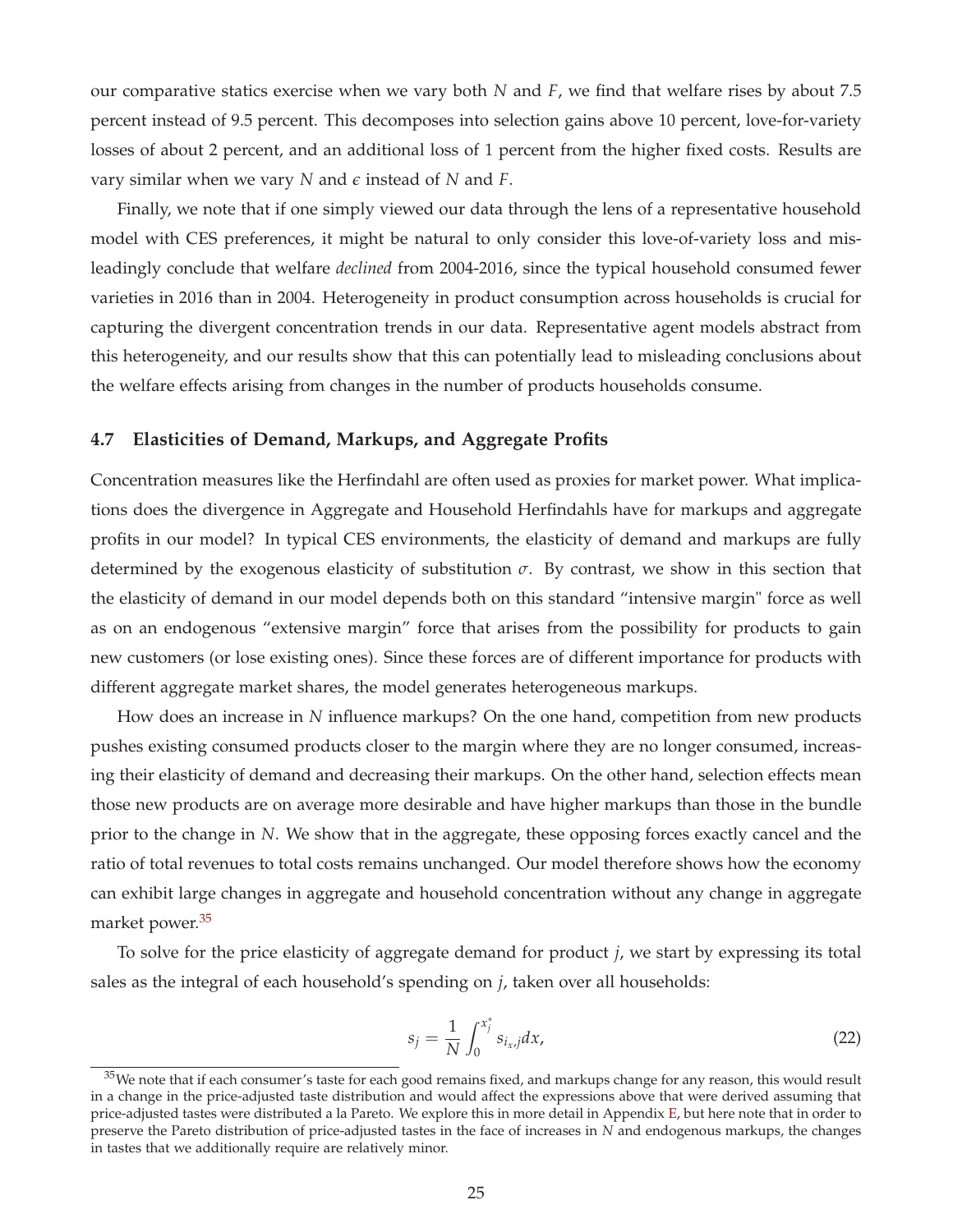where we use the notation  $s_{i_x,j}$  to denote the spending share of a household with taste draw on product *j* equal to *x*. Since *j* will only be purchased by those households with a sufficiently high idiosyncratic taste for it, we need only integrate from households drawing  $x_{i,j} = 0$  to the marginal household that draws  $x_{i,j} = x_j^*$ .

We take the partial derivative of  $s_j$  in equation (22) with respect to  $p_j$  to get:

$$
\frac{\partial s_j}{\partial p_j} = \frac{1}{N} \left( \int_0^{x_j^*} \frac{\partial s_{i_x,j}}{\partial p_j} dx + s_{i_{x_j^*},j} \frac{\partial x_j^*}{\partial p_j} \right),
$$
\n(23)

where the right hand side of equation (23) follows from Leibniz's rule. The first term can be solved using equation (15) as:

$$
\frac{\partial s_{i_x,j}}{\partial p_j} = \frac{\partial P^{\sigma-1} p_j^{1-\sigma} \gamma_{i,j}^{\sigma-1}}{\partial p_j} = (1-\sigma) \frac{s_{i_x,j}}{p_j},\tag{24}
$$

where we take the aggregate price index *P* as fixed. Moving on to the second term, we can evaluate equation (15) at the marginal household with taste *x*∗ *<sup>j</sup>* to get:

$$
s_{i_{x_j^*},j} \frac{\partial x_j^*}{\partial p_j} = \frac{\eta + 1}{2} N^{\frac{\eta - 1}{2}} |\Omega|^{-\frac{\eta + 1}{2}} (R(r^*))^{\frac{\eta - 1}{2}} \frac{\partial x_j^*}{\partial p_j}.
$$
 (25)

Substituting equations (24) and (25) back into equation (23), we get:

$$
\frac{\partial s_j}{\partial p_j} = (1 - \sigma) \frac{1}{p_j} \frac{1}{N} \int_0^{x_j^*} s_{i_x, j} dx + \frac{1}{N} s_{i_x, j} \frac{\partial x_j^*}{\partial p_j} \n= (1 - \sigma) \frac{s_j}{p_j} + \frac{1}{N} \frac{\eta + 1}{2} N^{\frac{\eta - 1}{2}} |\Omega|^{-\frac{\eta + 1}{2}} (R (r^*))^{\frac{\eta - 1}{2}} \frac{\partial x_j^*}{\partial p_j} \n= (1 - \sigma) \frac{s_j}{p_j} + \frac{1}{N} \frac{\eta + 1}{2} N^{\frac{\eta - 1}{2}} |\Omega|^{-\frac{\eta + 1}{2}} \left(\frac{1}{2} N^{-2} \alpha^{-1} (1 - \alpha) (j^*)^2\right)^{\frac{\eta - 1}{2}} \frac{\partial x_j^*}{\partial p_j} \n= (1 - \sigma) \frac{s_j}{p_j} + \frac{\eta + 1}{2N |\Omega|} \frac{\partial x_j^*}{\partial p_j}.
$$
\n(26)

We cannot directly consider a price change, required to exactly solve for *∂x*∗ *<sup>j</sup>* /*∂pj*, because the full distribution of price-adjusted tastes in our model is set exogenously and must be maintained as Pareto. Instead, to *approximate* the change in mass of households consuming a product when that product's price increases, we start with the relationship: $36$ 

$$
\frac{1}{2}\left(\frac{r_{i,j}}{N}\right)^2 \frac{1}{\alpha(1-\alpha)} = R\left((1-\alpha)j + \alpha x_{i,j}\right) = 1 - G\left(\frac{\gamma_{i,j}}{p_j}\right) = b^{\theta}\gamma_{i,j}^{-\theta}p_j^{\theta},\tag{27}
$$

 $36$ In Appendix E we use numerical simulations which do not require any distributional assumption on tastes to verify that the approximation that follows is highly accurate.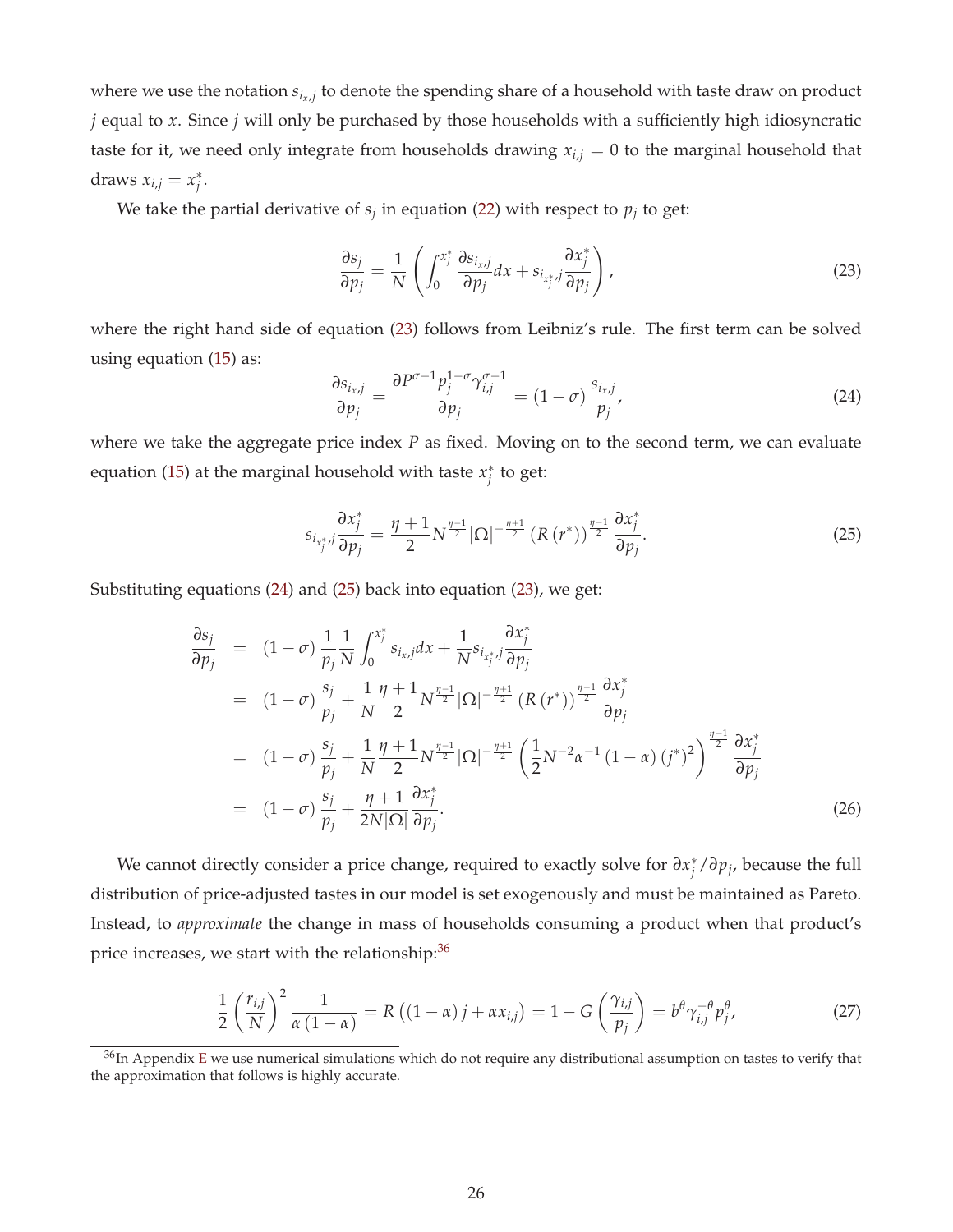and differentiate to yield:

$$
\frac{r_{i,j}}{1-\alpha} \frac{1}{N^2} \frac{\partial x_{i,j}}{\partial p_j} = \theta b^{\theta} \gamma_{i,j}^{-\theta} p_j^{\theta-1},\tag{28}
$$

where we've substituted  $\partial r_{i,j}/\partial x_{i,j} = \alpha$ . We then evaluate equation (28) at  $r_{i,j} = r^*$  and  $\tilde{\gamma}_{i,j} = \tilde{\gamma}^*$  using equation (16), and add a minus sign to reflect the fact that increase in the price of good *j* should reduce the set of households purchasing that good, to get:

$$
\frac{dx_j^*}{dp_j} = -\frac{\theta}{j^*} |\Omega| N \frac{1}{p_j}.\tag{29}
$$

Inserting this into equation (26), we have:

$$
\frac{\partial s_j}{\partial p_j} = (1 - \sigma) \frac{s_j}{p_j} - \frac{\eta + 1}{2N|\Omega|} \frac{\theta}{j^*} |\Omega| N \frac{1}{p_j}
$$
  
= 
$$
(1 - \sigma) \frac{s_j}{p_j} - \frac{\eta \theta}{2\left(1 - \left(\frac{j}{j^*}\right)^{\eta}\right)} \frac{s_j}{p_j}.
$$
 (30)

Equation (30) implies that product *j's* price elasticity of demand  $\varepsilon_i$  can be written as:

$$
\varepsilon_{j} = 1 - \frac{\partial s_{j}}{\partial p_{j}} \frac{p_{j}}{s_{j}}
$$
\n
$$
= \underbrace{\sigma}_{\text{Intensive Margin}} + \underbrace{\left(1 - \left(\frac{j}{j^{*}}\right)^{\eta}\right)^{-1} [\theta/2 - (\sigma - 1)]}_{\text{Extensive Margin}} > \sigma.
$$
\n(31)

In addition to the standard intensive margin term  $\sigma$ , there is a strictly positive contribution from the extensive margin, since lowering the price of a product can induce new households to start consuming the product. Low *j* or "mass-market" products are consumed by many households, so the intensive margin is relatively more important for them. High *j* or "niche" products are consumed by few households, so the extensive margin is relatively more important. As a result, the elasticity of demand increases as market share falls.<sup>37</sup> As  $j \to j^*$  and a product approaches the point where it is dropped from the aggregate consumption bundle, the elasticity approaches infinity, i.e.  $\varepsilon \to \infty$ . The markup  $\mu_i$ can then be written (in gross terms) as:

$$
\mu_j = \frac{\varepsilon_j}{\varepsilon_j - 1} = \frac{\sigma + \frac{\theta(\eta + 1)}{2j^*s_j}}{\sigma + \frac{\theta(\eta + 1)}{2j^*s_j} - 1'},\tag{32}
$$

and ranges from a high of  $(1 + 2/\theta)$  for the largest good  $j = 0$  to a low of 1 for  $j = j^*$ .

<sup>&</sup>lt;sup>37</sup>Interestingly, for good  $j = 0$ , which has the largest aggregate demand, the positive impact of  $\sigma$  on the elasticity coming through the intensive margin exactly cancels with the negative impact of *σ* coming from the extensive margin, leaving a total elasticity of  $(\theta/2 + 1)$ . This result echos a closely related point in Chaney (2008), where the impact of the equivalent parameter for the elasticity of trade flows to trade costs also fully cancels when combining the intensive and extensive margin effects.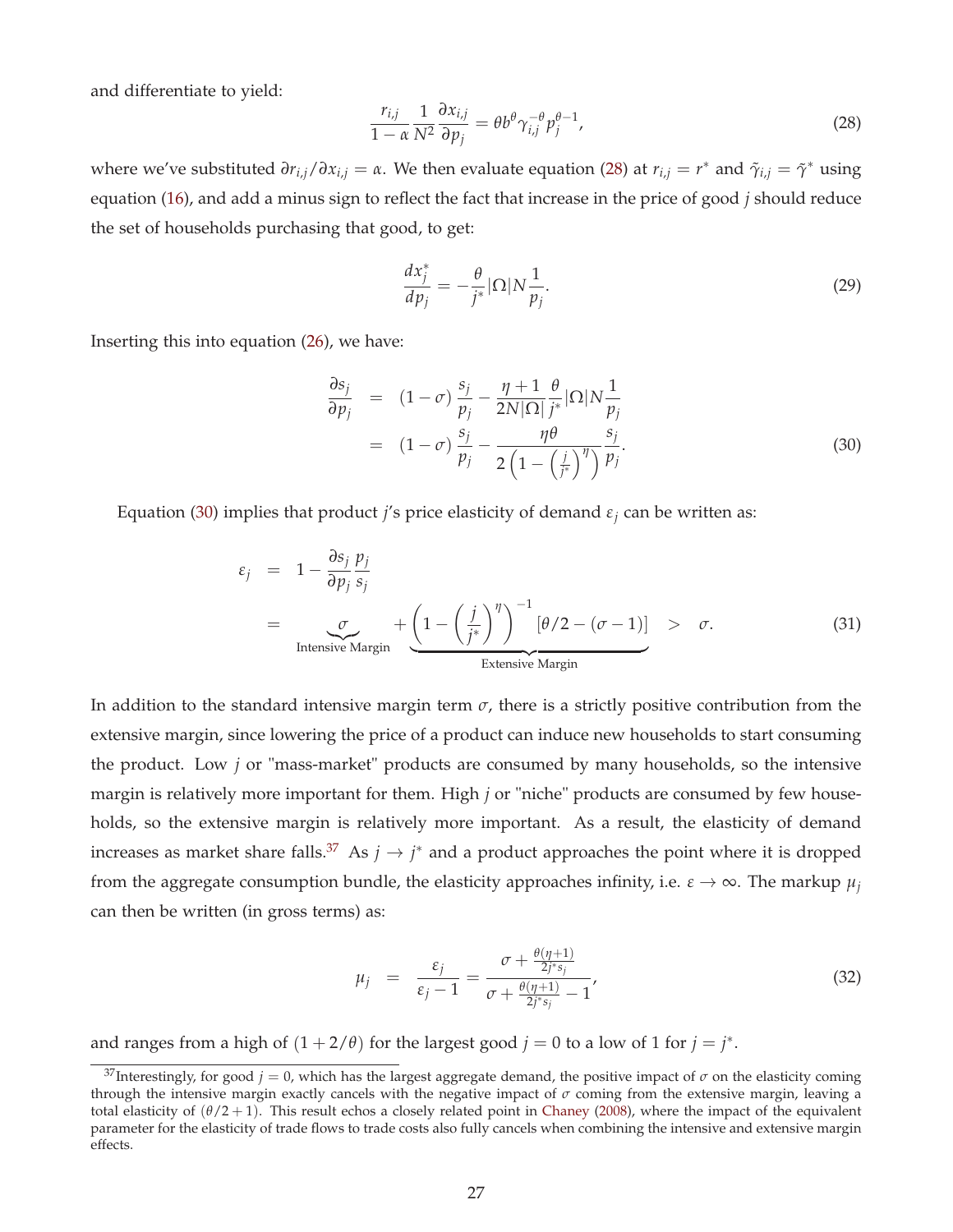What are the implications of the rise in niche consumption for the distribution of products and for market power? The "aggregate markup" is equal to the ratio of aggregate sales to aggregate costs. Using equations (19) and (31), it can be written as:

$$
\mu^{Agg} = \frac{\int_0^{j^*} s_j dj}{\int_0^{j^*} s_j \frac{\varepsilon_j - 1}{\varepsilon_j} dj} = \left[ \frac{\theta + (\sigma - 1)^2}{\sigma^2} - \frac{1}{2} \frac{\eta \theta^2}{\sigma^2} \left( \frac{\eta + 1}{2 + \theta} \right) \times {}_2F_1 \left( 1, \frac{1}{\eta}; 1 + \frac{1}{\eta}; \frac{2\sigma}{2 + \theta} \right) \right]^{-1}, \tag{33}
$$

where  $_2F_1(\cdot)$  is the hypergeometric function.<sup>38</sup> Importantly, while this aggregate profit share is a relatively complicated function of  $\sigma$  and  $\theta$ , it is *not* a function of  $\tilde{N}$ ,  $F$ , or  $\epsilon$ , the key model forces we argued drove the rise in niche consumption. Changes in  $\tilde{N}$ ,  $F$ , and  $\epsilon$  may have implications for the distribution of markups across products in the economy, since they impact *j* ∗, but these changes leave the "aggregate markup" exactly constant, since *j* ∗ drops out of equation (33). Given the common association of changes in concentration with changes in market power, we find this to be a surprising and useful result.

More intuitively, this result arises from two opposing forces which exactly cancel when *j* ∗ changes. On the one hand, the *j*th good in an economy with a low *j* ∗ is closer to being the marginal consumed good and will therefore have a lower markup then the *j*th good in an economy with a high *j* ∗. This can be seen in equation (31), which shows that the elasticity of demand is strictly increasing in the ratio of *j* to *j* ∗. The solid blue line in Figure 10a plots markups as a function of product rank *j* using the same calibrated values meant to represent 2004 in the exercise in Section 4.6, and the red dashed line plots this relationship after increasing both  $\tilde{N}$  and  $F$  to fit the rise of niche consumption seen by 2016. The entire distribution of markups on consumed products shifts upward, with the top product  $(j = 0)$  as the only exception. On the other hand, in the new economy with more product options, the top high-markup products account for a smaller share of aggregate spending, as shown in Figure 10b. Both forces are individually quite powerful, but in our model they exactly offset such that there is no change in the aggregate profit share.<sup>39</sup>

While Figure 10 demonstrates the impact of this change in  $\tilde{N}$  and  $\tilde{F}$  on the joint distribution of markups and market shares, additional structure is required if one wishes to comment on the implications of entry for a given product. For example, in response to changes in *α* or *F*, it is natural to assume that a particular product *j*'s aggregate rank does not change, i.e. *j post* = *j pre*. A comparison of the lines in Figure 10 evaluated at a particular product rank *j*, therefore, would capture the change impacting that particular product. By contrast, a given product's *j* would likely change in response to a change in *N*, depending on whether the new expanded set of products are drawn from a better,

<sup>&</sup>lt;sup>38</sup>The hypergeometric function is defined as follows:  ${}_{2}F_{1}(a,b;c;z) = \sum_{n=0}^{\infty} \frac{(a)_{n}(b)_{n}}{(c)_{n}}$  $\frac{\partial_n(b)_n}{\partial (c)_n} \frac{z^n}{n!}$ .  $(x)_n$  is the Pochhammer symbol, which equals  $\frac{(x+n-1)!}{(x-1)!}$  for all *n* > 0 and equals 1 for *n* = 0.

<sup>&</sup>lt;sup>39</sup>Putting Figures 10a and 10b together, the distribution of actual profits flattens across *j* values, as shown in Appendix Figure A13.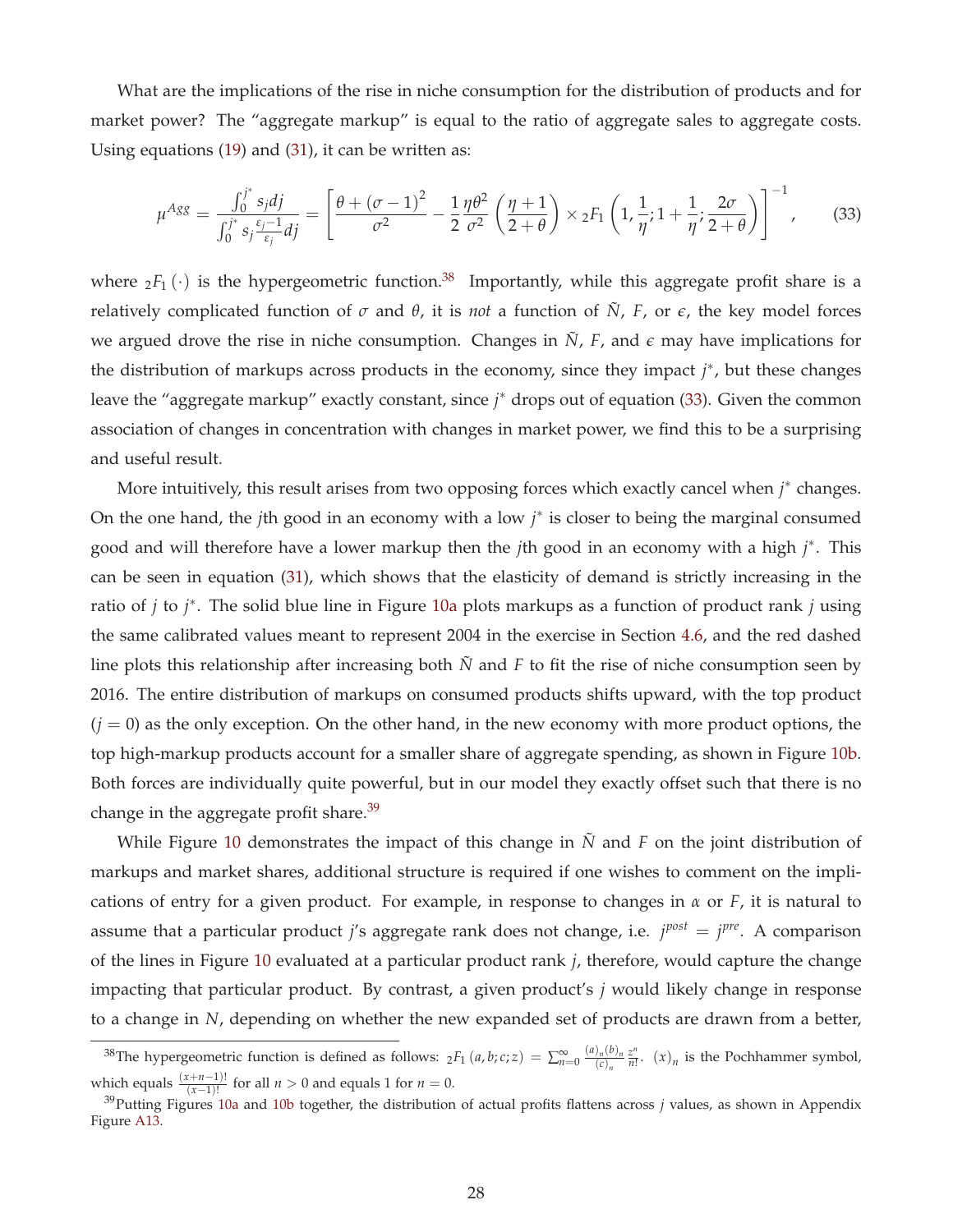

**Figure 10: Effects of** *<sup>N</sup>*˜ <sup>↑</sup> **and** *<sup>F</sup>* <sup>↑</sup> **on Markup and Market Share Distributions**

worse, or identical distribution as the original smaller set of products. For example, if the new and old products have the same quality distribution, it is most natural to think of a given product's *j* as evolving according to:  $j^{post} = j^{pre} \times (N^{post} / N^{pre})$ . Since we cannot pin down the change in markup or market share of any particular incumbent product in our model without making further assumptions on the nature of entry, and given we do not have data on product markups suitable to empirically measure such changes, we leave this to future work to explore.

# **5 Conclusions**

This paper empirically documents a rise in what we call "niche" consumption. Households are increasingly concentrating their spending. This pattern, however, does not appear to be driven by the emergence of superstar products. Rather, households are increasingly buying different goods from one another. The increase in segmentation seen in many other walks of modern life also applies to consumption: our grocery baskets look less and less similar. As a result, aggregate spending has become less concentrated.

We develop a new model of product demand in order to explore the drivers and implications of the rise in niche consumption. In our model, households choose how many products to consume, spend different amounts on each good, and differ from other households in their choice of which products to buy. The model delivers simple analytical expressions for household and aggregate concentration indices, and these closed form solutions allow us to match the model to data and infer the drivers of our empirical findings. Increases in product availability played a critical role in the divergent concentration trends, and led to welfare gains from households being able to consume a subset of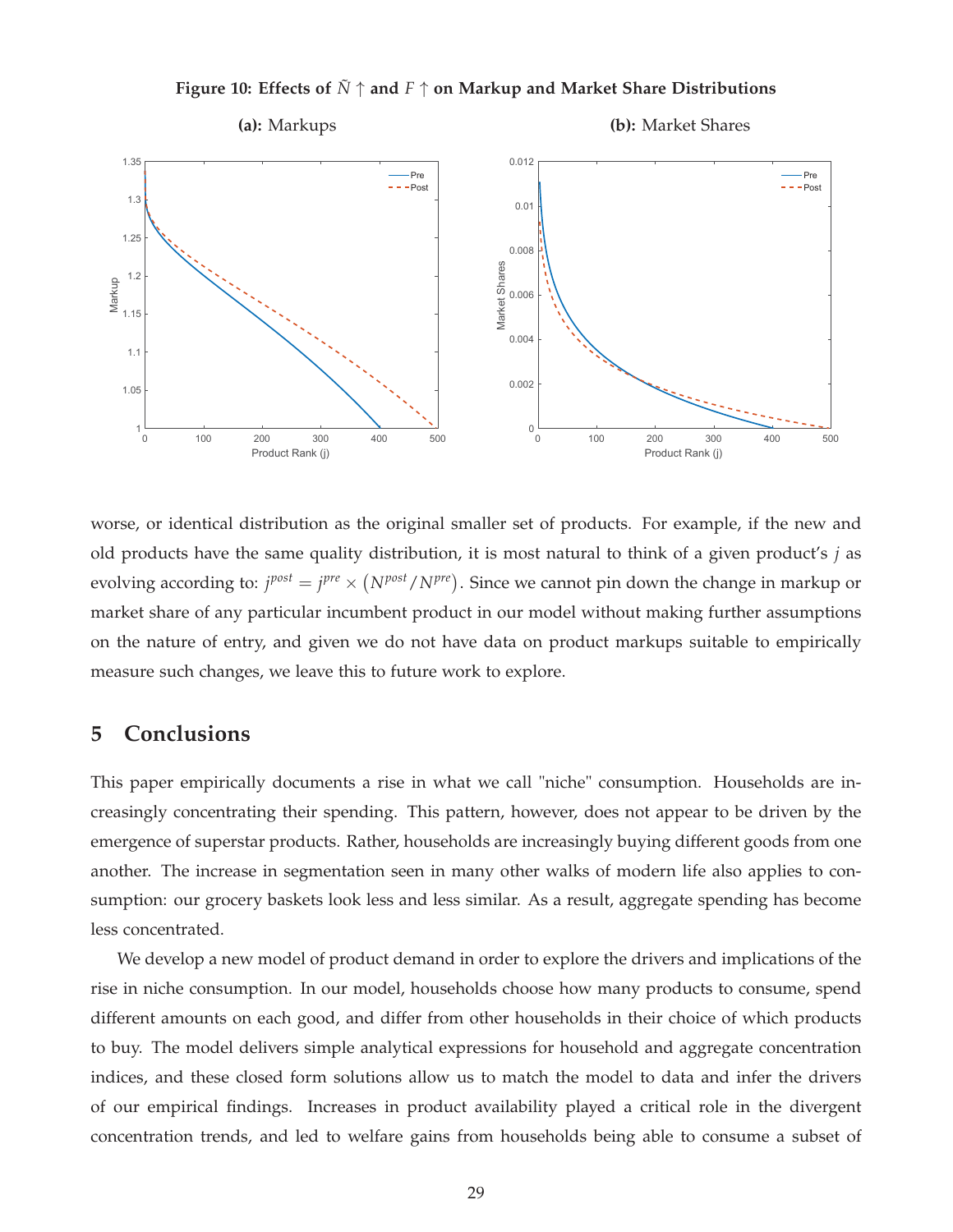products that better satisfied their tastes. This welfare effect would be difficult to find using standard statistics such as measured price indices. Finally, our model delivers endogenous and heterogeneous markups. Matching the trends in household and aggregate concentration carries implications for the distribution of markups, but does not imply changes in aggregate market power.

Our model highlights the importance of greater product choice but treats the set of available products as an exogenous parameter. We suspect the nature of product introduction and development, however, reflects recent progress in supply chain integration, big-data marketing research, targeted advertising, and the growing importance of online sales. Unpacking the product innovation process and relating it to these important trends is a fruitful avenue for future research on consumption behavior.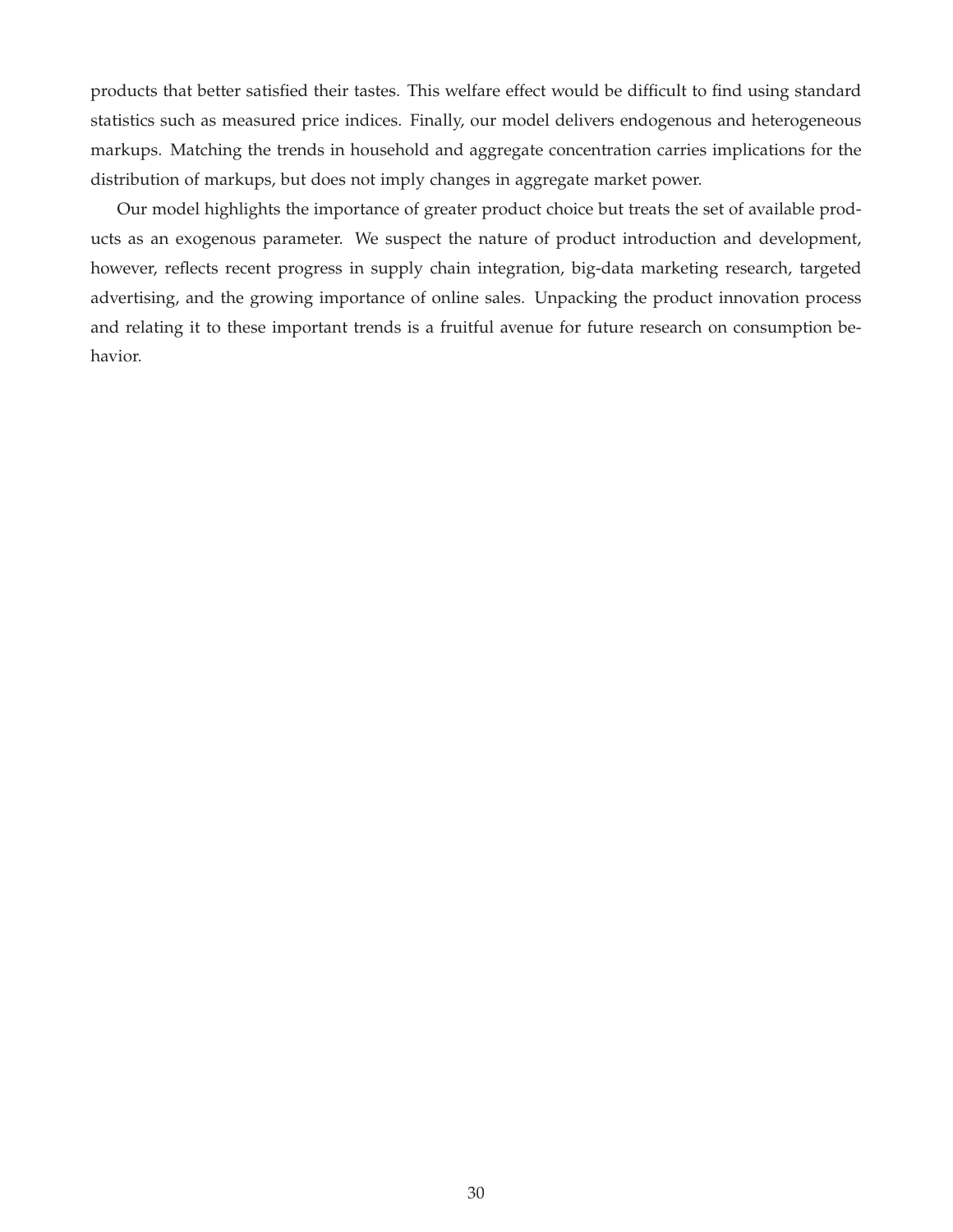# **References**

- Aguado, J. M., C. Feijoo, and I. Martinez (2015): *Emerging Perspectives on the Mobile Content Evolution*. IGI Global.
- Allcott, H., R. Diamond, J.-P. Dube, J. Handbury, I. Rahkovsky, and M. Schnell (2017): "Food Deserts and the Causes of Nutritional Inequality," Working Paper 24094, National Bureau of Economic Research.
- Alwin, D., and P. Tufis (2015): "The Changing Dynamics of Class and Culture in American Politics: a Test of the Polarization Hypothesis," *The Annals of the American Academy of Political and Social Science*, 663.
- Anderson, C. (2006): *The Long Tail: Why the Future of Business Is Selling Less of More*. Hyperion.
- Anderson, E., S. Rebelo, and A. Wong (2018): "Markups Across Space and Time," Working Paper 24434, National Bureau of Economic Research.
- Argente, D., and M. Lee (2017): "Cost of Living Inequality During the Great Recession," mimeo.
- ARGENTE, D., M. LEE, AND S. MOREIRA (2018a): "How do firms grow? The life cycle of products matters," .
- (2018b): "Innovation and product reallocation in the great recession," *Journal of Monetary Economics*, 93, 1–20.
- Arkolakis, C., S. Demidova, P. J. Klenow, and A. Rodriguez-Clare (2008): "Endogenous variety and the gains from trade," *American Economic Review*, 98(2), 444–50.
- Atkeson, A., and A. Burstein (2008): "Pricing-to-market, trade costs, and international relative prices," *American Economic Review*, 98(5), 1998–2031.
- Atkin, D., B. Faber, and M. Gonzalez-Navarro (2018): "Retail globalization and household welfare: Evidence from mexico," *Journal of Political Economy*, 126(1), 1–73.
- Autor, D., D. Dorn, L. F. Katz, C. Patterson, and J. V. Reenen (2017): "The Fall of the Labor Share and the rise of Superstar Firms," Working Paper 23396, National Bureau of Economic Research.
- Autor, D. H., L. F. Katz, and M. S. Kearney (2006): "The Polarization of the U.S. Labor Market," *The American Economic Review*, 96(2).
- Berger, D., and J. Vavra (2015): "Consumption Dynamics During Recessions," *Econometrica*, 83(1).
- BERGER, D., AND J. VAVRA (2019): "Shocks vs. Responsiveness: What Drives Time-Varying Dispersion?," *Journal of Political Economy*.
- Berry, S., A. Eizenberg, and J. Waldfogel (2016): "Optimal product variety in radio markets," *The RAND Journal of Economics*, 47(3), 463–497.
- Berry, S. T., M. Gaynor, and F. S. Morton (2019): "Do Increasing Markups Matter? Lessons from Empirical Industrial Organization," Working Paper 26007, National Bureau of Economic Research.
- BERTRAND, M., AND E. KAMENICA (2018): "Coming apart? Lives of the Rich and the Poor Over Time," Discussion paper.
- Bornstein, G. (2018): "Entry and Profits in an Aging Economy: The Role of Consumer Inertia," .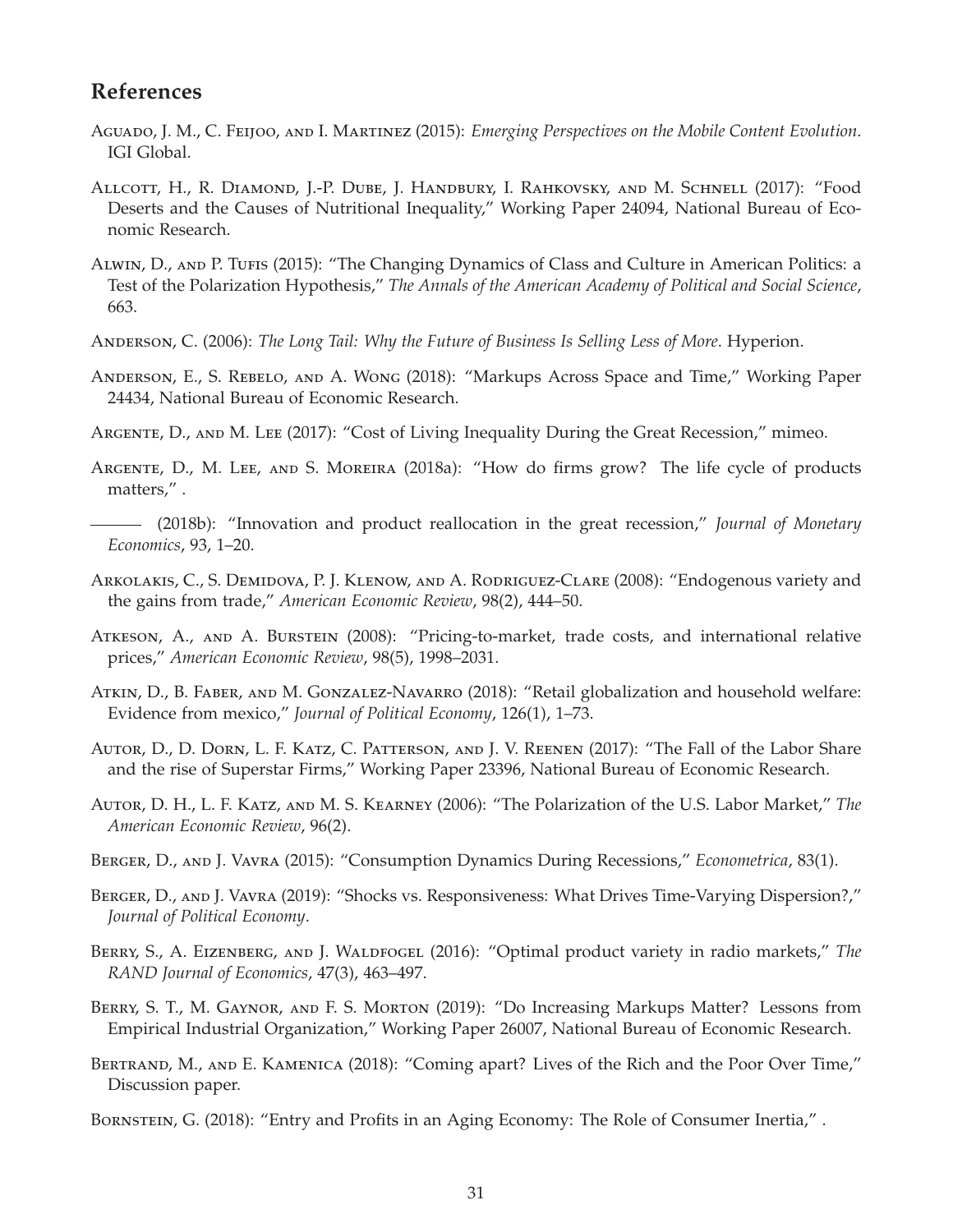- BRODA, C., AND D. E. WEINSTEIN (2006): "Globalization and the Gains from Variety," The Quarterly *journal of economics*, 121(2), 541–585.
- Broda, C., and D. W. Weinstein (2004): "Variety growth and world welfare," *American Economic Review*, 94(2), 139–144.
- Chaney, T. (2008): "Distorted gravity: the intensive and extensive margins of international trade," *American Economic Review*, 98(4), 1707–21.
- COIBION, O., Y. GORODNICHENKO, AND D. KOUSTAS (2017): "Consumption Inequality and the Frequency of Purchases," Discussion paper.
- Davis, D. R., J. I. Dingel, J. Monras, and E. Morales (2017): "How Segregated is Urban Consumption?," .
- De Loecker, J., and J. Eeckhout (2017): "The Rise of Market Power and the Macroeconomic Implications," Working Paper 23687, National Bureau of Economic Research.
- DUBE, J.-P., G. HITSCH, AND P. ROSSI (2018): "Income and Wealth Effects on Private-Label Demand: Evidence from the Great Recession," *Marketing Science*.
- Edmond, C., V. Midrigan, and D. Y. Xu (2018): "How costly are markups?," Discussion paper, National Bureau of Economic Research.
- Feenstra, R. C. (1994): "New product varieties and the measurement of international prices," *The American Economic Review*, pp. 157–177.
- Feenstra, R. C., and D. E. Weinstein (2017): "Globalization, markups, and US welfare," *Journal of Political Economy*, 125(4), 1040–1074.
- FURMAN, J., AND P. ORSZAG (2015): "A firm-level perspective on the role of rents in the rise in inequality," *Presentation at âAIJA Just Societyâ ˘ A˘ ˙I Centennial Event in Honor of Joseph Stiglitz Columbia University*, 16.
- GENTZKOW, M., J. M. SHAPIRO, AND M. TADDY (2017): "Measuring Polarization in High-Dimensional Data: Method and Application to Congressional Speech," Working Paper 22423, National Bureau of Economic Research.
- Gopinath, G., and O. Itskhoki (2010): "Frequency of price adjustment and pass-through," *The Quarterly Journal of Economics*, 125(2), 675–727.
- Handbury, J., and D. E. Weinstein (2014): "Goods prices and availability in cities," *The Review of Economic Studies*, 82(1), 258–296.
- Hansen, K., and V. Singh (2015): "Choice Concentration," Discussion paper.
- HOTTMAN, C. J., S. J. REDDING, AND D. E. WEINSTEIN (2016): "Quantifying the sources of firm heterogeneity," *The Quarterly Journal of Economics*, 131(3), 1291–1364.
- Jaravel, X. (2019): "The Unequal Gains from Product Innovations: Evidence from the US Retail Sector," *Quarterly Journal of Economics*, 134(2).
- Kaplan, G., and G. Menzio (2015): "The morphology of price dispersion," *International Economic Review*, 56(4), 1165–1206.
- Kimball, M. S. (1995): "The Quantitative Analytics of the Basic Neomonetarist Model," *Journal of Money, Credit and Banking*, 27(4), 1241–1277.